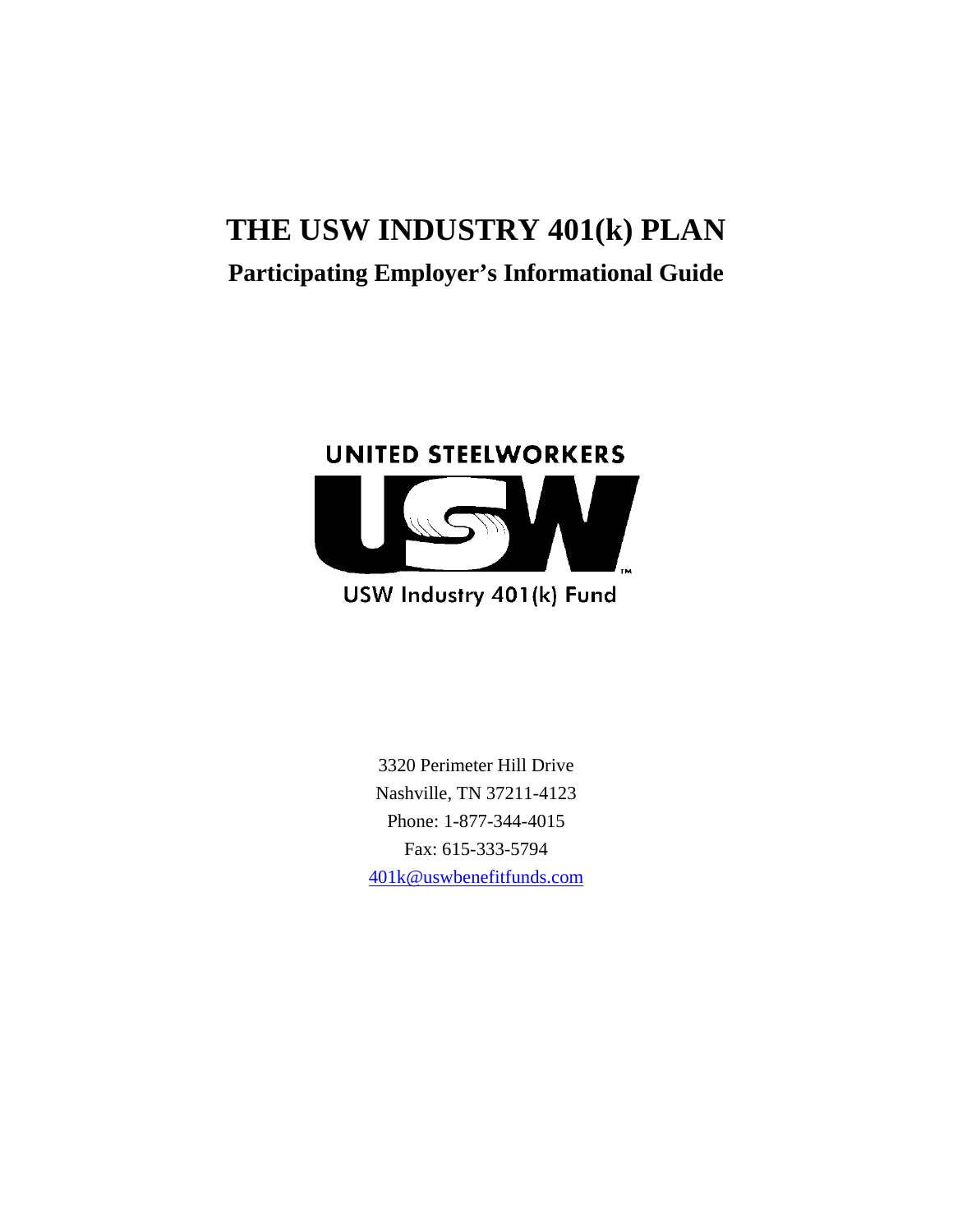### **Welcome to the USW Industry 401(k) Plan**

The USW Industry 401(k) Plan is a retirement savings plan for employees of employers who have signed a collective bargaining agreement with the USW International Union or otherwise agreed to make contribution on behalf of the employees.

Now that you are a participating employer in The USW Industry 401(k) Plan, you may have questions on your role as an employer and the daily administration of the Plan. As with the other benefits you provide your employees, your primary role will be to provide accurate information to the Fund Office in a timely and consistent manner. This guide provides instructions for new hires, employee census changes, remittance instructions including the file layout requirements, and payment instructions. This guide will provide valuable information to assist you in this endeavor. If at any time you need further assistance or have questions, please feel free to contact the Fund Office by calling **1-877-344-4015 or via email at** 401k@uswbenefitfunds.com.

Below is direct contact information

General questions on administration should be directed to Maria Wieck, Administrative Officer. Her email address is mwieck@uswbenefitfunds.com.

Questions regarding Educational or Enrollment Meetings should be directed to Chuck Knight at cknight@uswbenefitfunds.com.

Questions on the Standard Form of Agreement (SFA) between company and Fund, participating in the plan and general plan information should be directed to Lisa Ellis at lellis@uswbenefitfunds.com.

Questions on remittance reports should be directed to Katrina Burnette at kburnette@uswbenefitfunds.com.

Questions regarding delinquency should be directed to Becky Haley at bhaley@uswbenefitfunds.com.

Questions on participant  $401(k)$  loans and general plan information should be directed to Peggy Byrd, Benefits Specialist at pbyrd@uswbenefitfunds.com.

Participants should be directed to MassMutual Retirement Services to access account information and to process transactions online at www.massmutual.com/uswindustry401k or by calling 1-800-743-5274.

Please refer to the USW Industry 401(k) Summary Plan Description or Plan Document for additional or detailed information regarding the plan. Copies are available for download at our website at www.uswbenefitfunds.com.

The information obtained in this guide is not meant to be a substitute for the 401(k) Plan Document. If there are any differences in this guide and the 401(k) Plan Document, the 401(k) Plan Document will govern.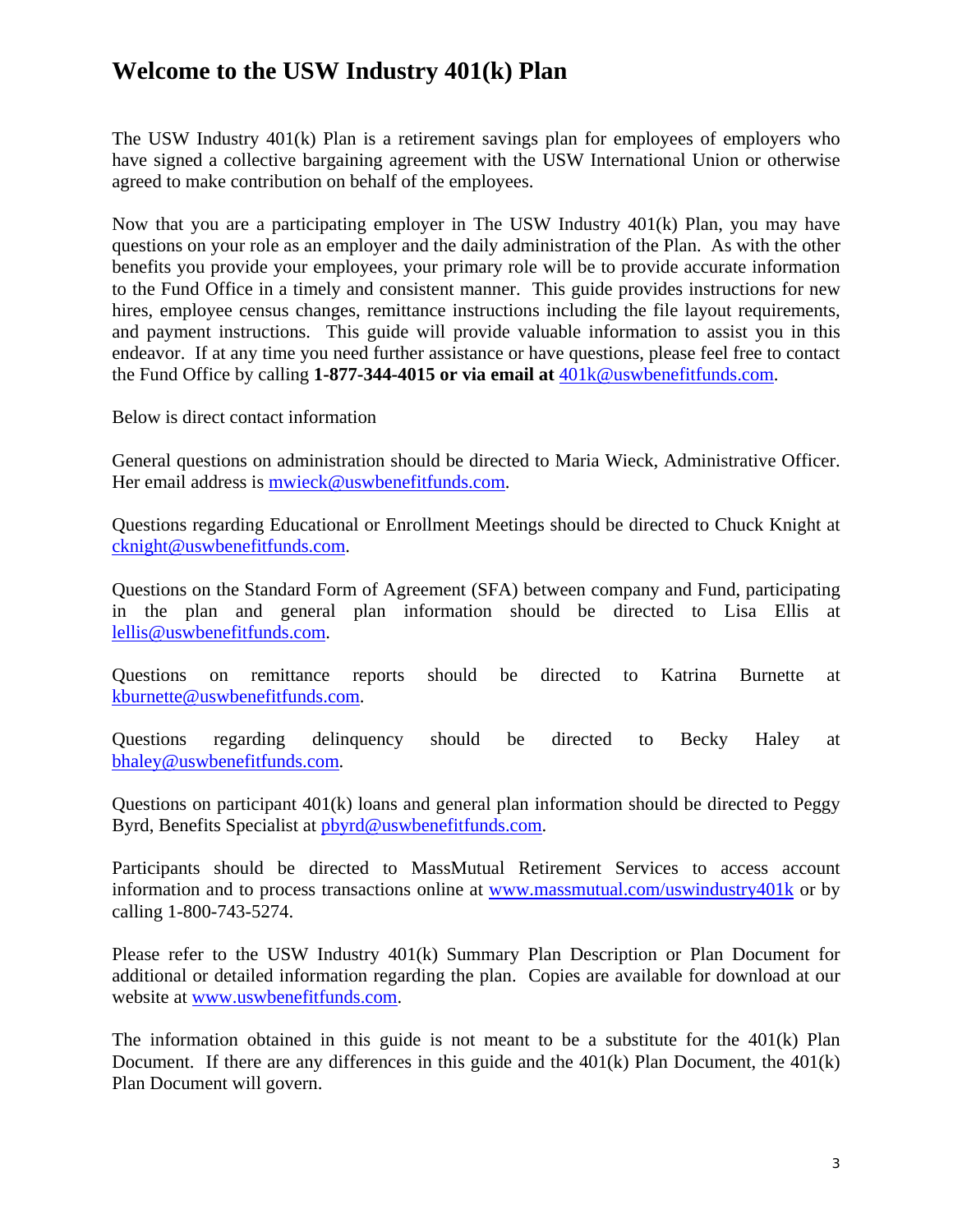### **New Hire Instructions**

Once eligible to participate in the plan, the employer should give the employee a  $401(k)$  packet, which consists of a Summary Plan Description ("SPD"), enrollment forms, investment information and an Enrollment Booklet.

- The employee will need to complete the Savings Contribution Rate Form, the Investment Election Form, and the Beneficiary Designation Form. All three forms must be completed for any employee making employee elective deferrals and/or receiving employer contributions. Every effort should be made by the employer to have the employee complete the Savings Contribution Form, even if the employee chooses no elective deferrals. If the Savings Contribution Rate Form is not received and contributions are submitted, the employer should provide the following census information on each participant: first & last name, social security number, date of hire, date of birth, mailing address, and marital status. The Fund and MassMutual cannot process contribution remittances without employee census information. Failure to timely provide such information may result in legal action against the employer.
- The employee completes the Savings Contribution Rate Form and gives it to the employer. The employer enters the information into their payroll system and forwards a copy of the form to the Fund Office via fax at 615-333-5794 or via electronic mail at 401k@uswbenefitfunds.com.
- The employee completes the Investment Election Form and sends it to MassMutual Retirement Services per the address on bottom of form. The employee may invest any percent of his/her contribution in more than one investment option as long as it totals 100%. If employer contributions are required, the employer should encourage the employee to complete the Investment Election form even if the employee chooses not to contribute. If an investment election is not made, the contributions will automatically be invested in the default fund based upon the participant's date of birth on file as reported to the Fund. Once the investment election is made, the participant must contact MassMutual Retirement Services to make changes.
- The employee completes the Beneficiary Designation form and sends it to MassMutual Retirement Services per the address on bottom of form. If the employee is married, the spouse automatically receives 50% of the account upon the death of the participant. Should the employee choose to leave more than 50% of account to someone other than the spouse, the spouse must sign the consent section of the form and it MUST be notarized.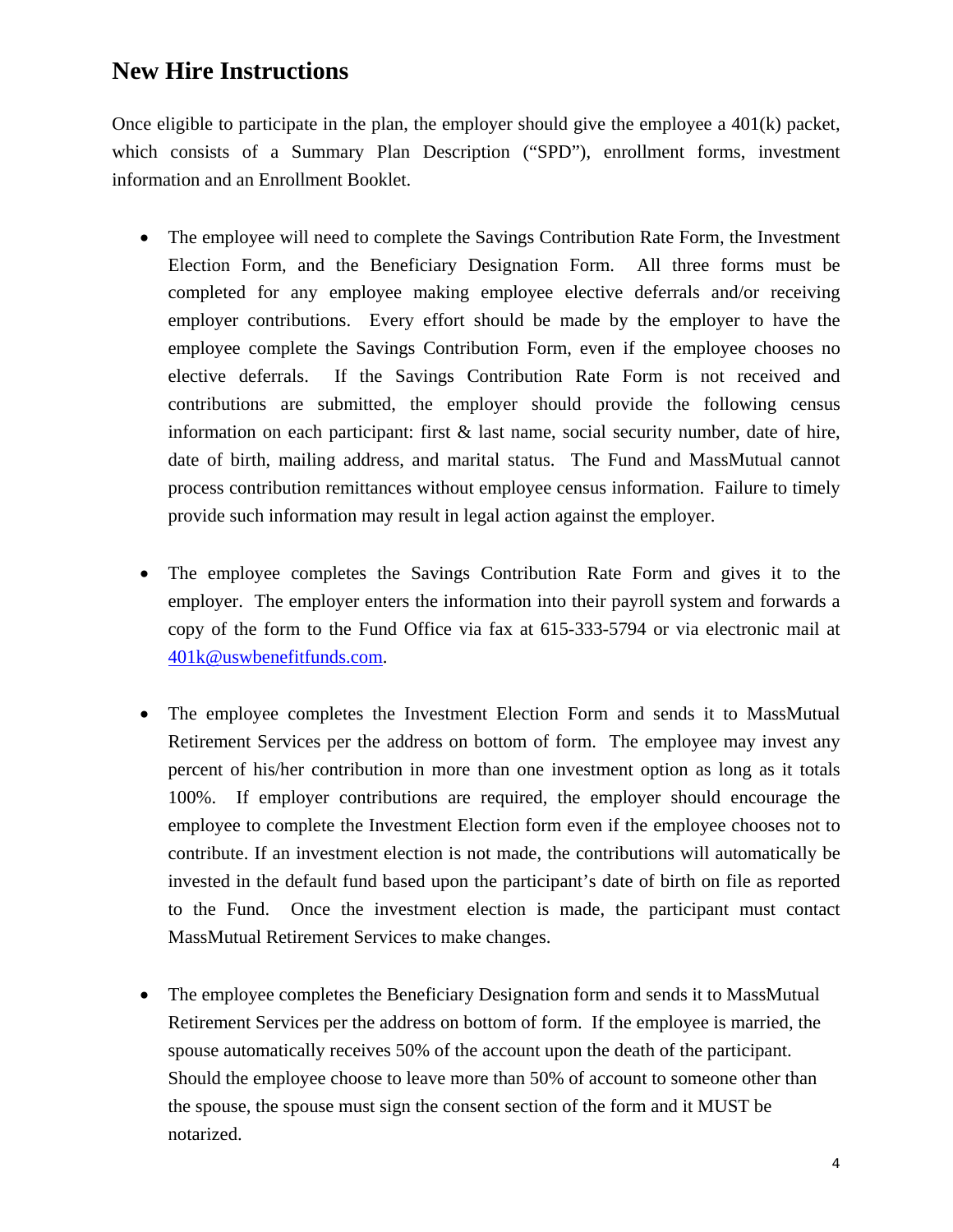Current forms, the SPD and other useful information are available on the Fund's website. Please do not hesitate to contact the Fund Office at 401k@uswbenefitfunds.com or 1-877-344-4015.

### **Census Information**

Census information is required on all employees who make elective deferrals or who receive employer contributions. All information and changes should be submitted on the remittance report. Please contact the Fund Office with any questions.

#### **Required Census Information**

- First and Last Name**\*\***
- Social Security Number
- Mailing Address
- Date of Birth
- Date of Hire

.

• Marital Status \*\*

**\*\* Copy of legal documentation is needed to change the name or marital status, such as a marriage certificate, divorce decree, or social security card.\*\*** 

#### *The information listed above should be included on the first remittance report. Subsequent reports should contain changes to the census data listed above.*

The Verification of Employment form (see Appendix) should be completed if there is a change in an employee's status (lay off, sick leave, termination, deceased, etc). We will provide an electronic version of the form so it may be sent via e-mail, the preferred method, instead of fax. An e-mail containing all pertinent information is also acceptable.

All census changes for active employees must be submitted in writing to the Fund Office. Only terminated participants (term status and date must already be on file) may submit changes directly to MassMutual Retirement Services.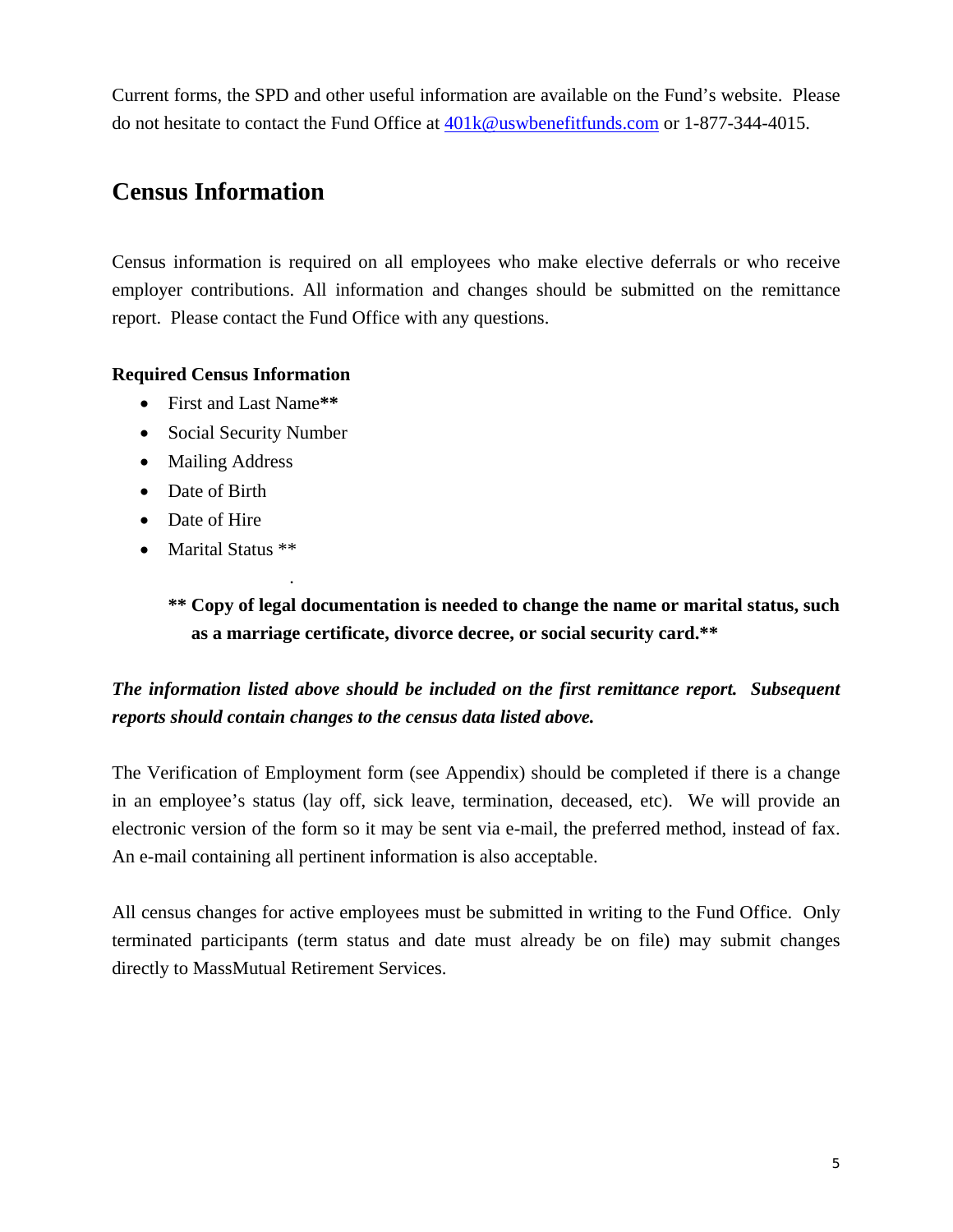## **How Do I Prepare and Send the Remittance Report?**

A complete remittance report contains the following information:

- Company name
- Payroll period dates \_\_\_\_\_\_\_\_\_\_\_\_\_\_ to \_\_\_\_\_\_\_\_\_\_\_\_\_\_\_
- Employee Pay date
- Column for Employee Name
- Column for Employee Social Security Number
- Column for each Contribution Type Clearly Identified
	- o Employee
	- o Employee After Tax
	- o Employer \*\*
	- o Matching \*\*
	- o Roth
	- o Hours (if any contribution type is based on hours)
	- o Loan Payment
	- o Totals for each contribution type

#### \*\**Employer Contributions and Matching Contributions are different money types and must be listed separately***. \*\***

Remittance reports containing any employee contributions and loan payments should be remitted according to the participants' pay frequency. For example, if participants are paid weekly, then a report should be submitted each week. A separate report should be submitted for each pay period and should show the pay date and pay period dates.

Failure to submit complete remittance reports in a timely manner may result in delinquency fees being charged. A report is not considered complete until the complete remittance report and the funds have been received by the Fund Office. Once complete information is received, the contributions are then forwarded to MassMutual Retirement Services and applied to each participant's account.

**The required data must be sent to us in an Excel format for proper import into our system. A valid file will consist of a totals record and the corresponding detail records. We have a secure file transfer web site for sending us the data as well.** 

Please contact Katrina Burnette at kburnette@uswbenefitfunds.com or 1-877-344-4015 if you would like the Fund to provide the initial Excel spreadsheet. Reports may be submitted via email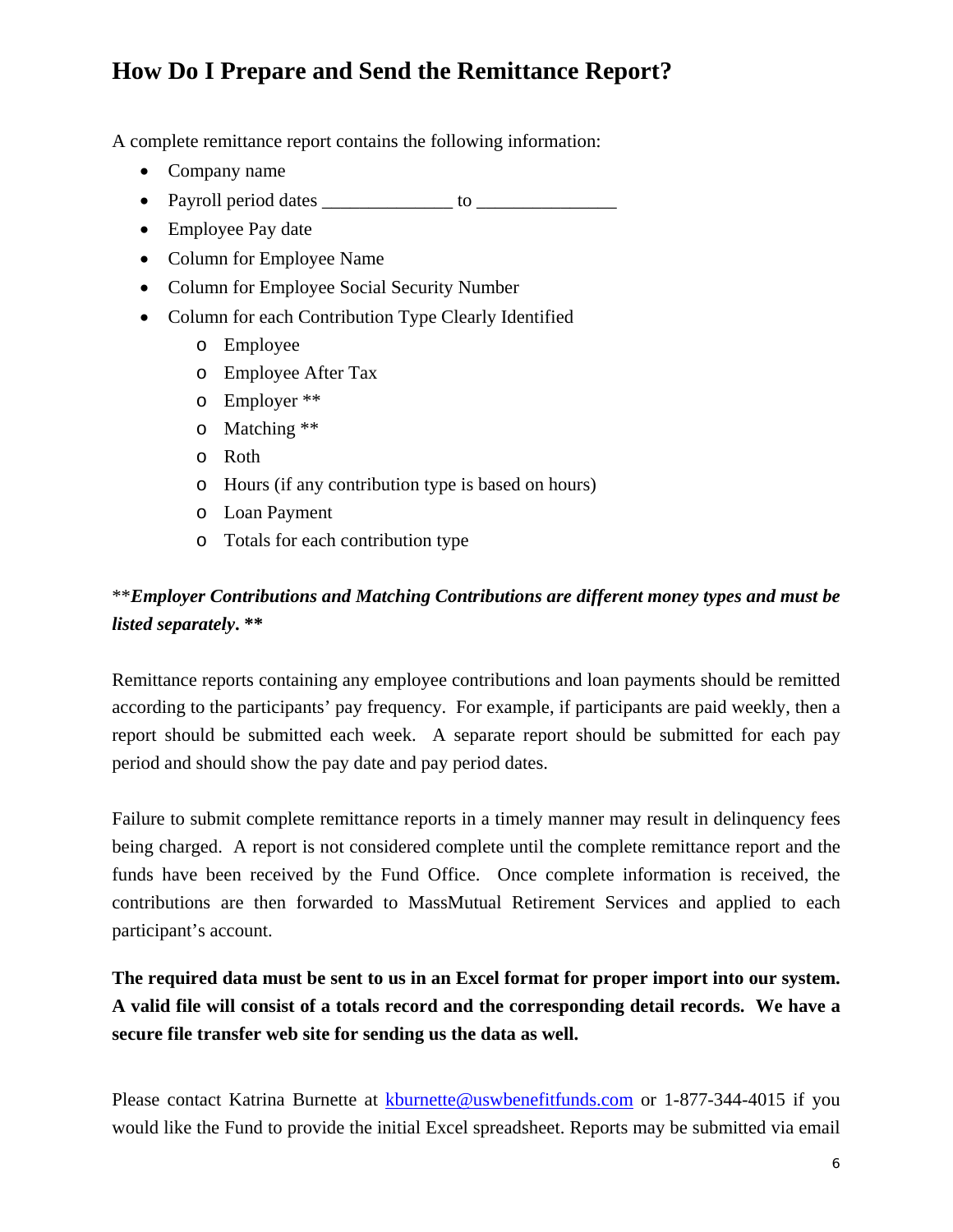to  $401k@$ uswbenefifunds.com or through internet via the Fund's secure FTP site. Please refer to the Appendix for instructions on How to Prepare the Remittance Spreadsheet and How to Submit the Remittance Reports.

#### **How Do I Make Payments?**

Payment of contributions should also be submitted electronically. Electronic submission of remittance reports along with electronic submission of funds allows participants to see contributions posted to their accounts in a timely manner. The account information for US Bank is below and is also provided in the appendix.

| <b>Routing Number:</b> | 064000059    |
|------------------------|--------------|
| <b>Account Number:</b> | 151205595912 |

Remittance reports and funds that need to be mailed should be mailed to the lockbox address provided below and not the Fund Office. Please refer to the Excel layout in the appendix for file layout. Remit all deposits and remittance reports via US Mail to the following address:

**USW Industry 401(k) Plan P.O. Box 809329 Chicago, IL 60680-9329** 

#### **Loans**

The plan allows up to two outstanding loans at a given time unless the collective bargaining agreement between the union and the company states a lesser number, including zero loans. Loans are available from all contribution sources unless limited by the collective bargaining agreement or the Standard Form of Agreement. Once a loan has been initiated, participants must wait 12 months before they can initiate another loan. Participants will initiate a loan by contacting MassMutual Retirement Services. The Fund Office receives a report once a week on Wednesday of new loans initiated in the prior week (Wednesday of prior week to Tuesday of current week). The Fund Office will generate a new loan notification letter (see Appendix for example) for each participant and send to the employer to start the payroll deduction. The notification will indicate the loan number, total repayment amount (loan amount  $+$  interest), payment amount for each payroll, number of payments and a start date.

The start date (first payment due date) is automatically scheduled out one pay frequency from the loan's initiation date. If the first payment is received at MassMutual Retirement Services within 60 days of the initiation date, the start date will be adjusted to match the pay date of the first payment received. All other due dates will be adjusted from the new start date based on the employee's pay frequency. If the first payment is received after the 60 day window, all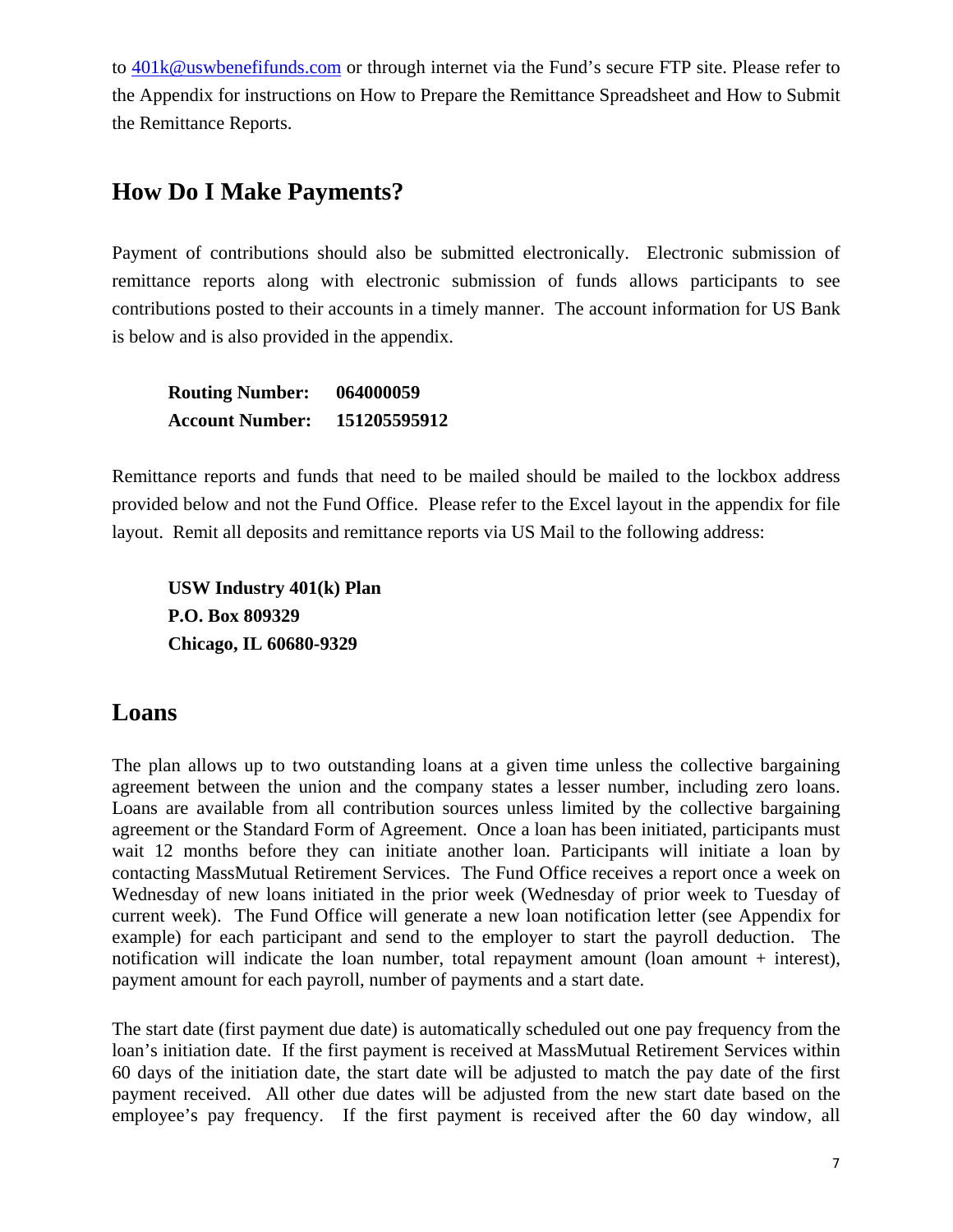payments beginning with the original start date will be due. Failure to keep a loan current may result in a loan default and tax consequences.

\*\*\*\*\* Extra payments are accepted provided they are complete payments. For example if **the scheduled payment is \$25, you may submit \$50 not \$30 as this includes a partial payment. Payments will not be applied to due dates beyond the current period (payments received in May will not be posted beyond May due dates). The extra funds will be applied to principal and payments are expected to continue based on the pay frequency. \*\*\*\***\*

It is imperative that loan payments are submitted in a timely and consistent manner. The payments should be submitted according to the pay frequency. Loans are considered delinquent 15 days after the due date. Delinquent notifications are sent to the employee 45 days after a payment is missed and not made. A pending default notification is sent to the participant thirty days prior to a loan default. Please be sure the Fund Office has a current mailing address for the participant. Failure to receive a notification does not relieve the participant's responsibility to keep the loan in good standing.

When final payment is applied to the loan and paid in full, MassMutual Retirement Services will notify the Fund Office. A paid loan notification will then be sent by the Fund Office to the Employer stating the loan has been satisfied and deductions should be stopped. If a loan should default, the Fund Office will notify the Employer to stop deductions.

If a participant is on an approved leave of absence and has an outstanding loan balance, the participant may discontinue payments the lesser of up to one year or the maturity date, provided the participant is not receiving pay from the Employer or is receiving pay that is less than the amount of the scheduled loan payments. Upon return to employment or following suspension of loan payments for one year, whichever is earlier, the loan repayments will be recalculated so that the entire loan balance is repaid within the period of the original term of the loan. Please contact the Fund Office for additional information.

## **Hardship Withdrawals**

A participant may request a hardship withdrawal under limited circumstances after all USW Industry 401(k) Plan loans have been exhausted. The participant would contact MassMutual Retirement Services to obtain the necessary paperwork and instructions to apply for this type of withdrawal. If approved, the participant will not be eligible to make employee contributions for a period of 6 months from the effective date of the withdrawal.

The Fund Office will provide the employer with a hardship suspension notification once the hardship withdrawal is processed. The employer should cease employee contributions once notified of the suspension. Employer contributions and loan payments should continue as normal. Any employee contributions received during the suspension period will be returned directly to the participant by MassMutual Retirement Services.

The Fund Office will provide the employer with a re-instate notification once the participant has met the 6 month suspension requirement. The participant will need to complete a new Savings Contribution form to resume employee contributions.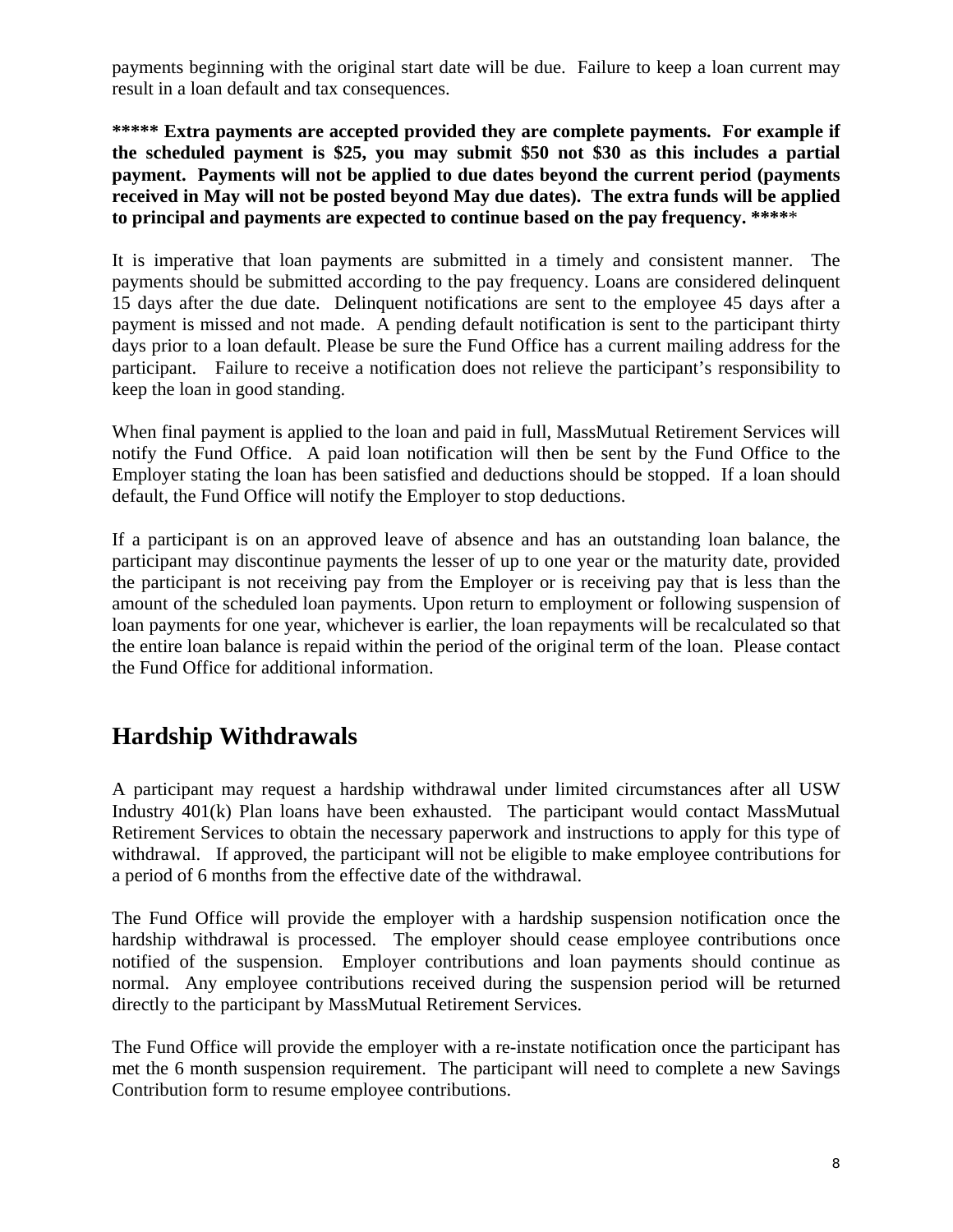## **APPENDIX TABLE OF CONTENTS**

- 1. Account Detail List pg. 10.
- 2. ACH Instructions pg. 13.
- 3. How to Prepare the Remittance Spreadsheet pg. 14.
- 4. How to Submit the Remittance Reports pg. 16.
- 5. Verification of Employment Form pg. 19.
- 6. Example of New Loan Notification Provided to Employer pg. 21.

(all other loan notifications will be similar)

- 7. Payroll Audit Procedures pg. 22.
- 8. Annual Testing Procedures pg. 23.
- 9. Forgot your PIN? pg. 24.
- 10. How do I Change my Address? pg. 25.
- 11. Monitor your 401k Loan pg. 26.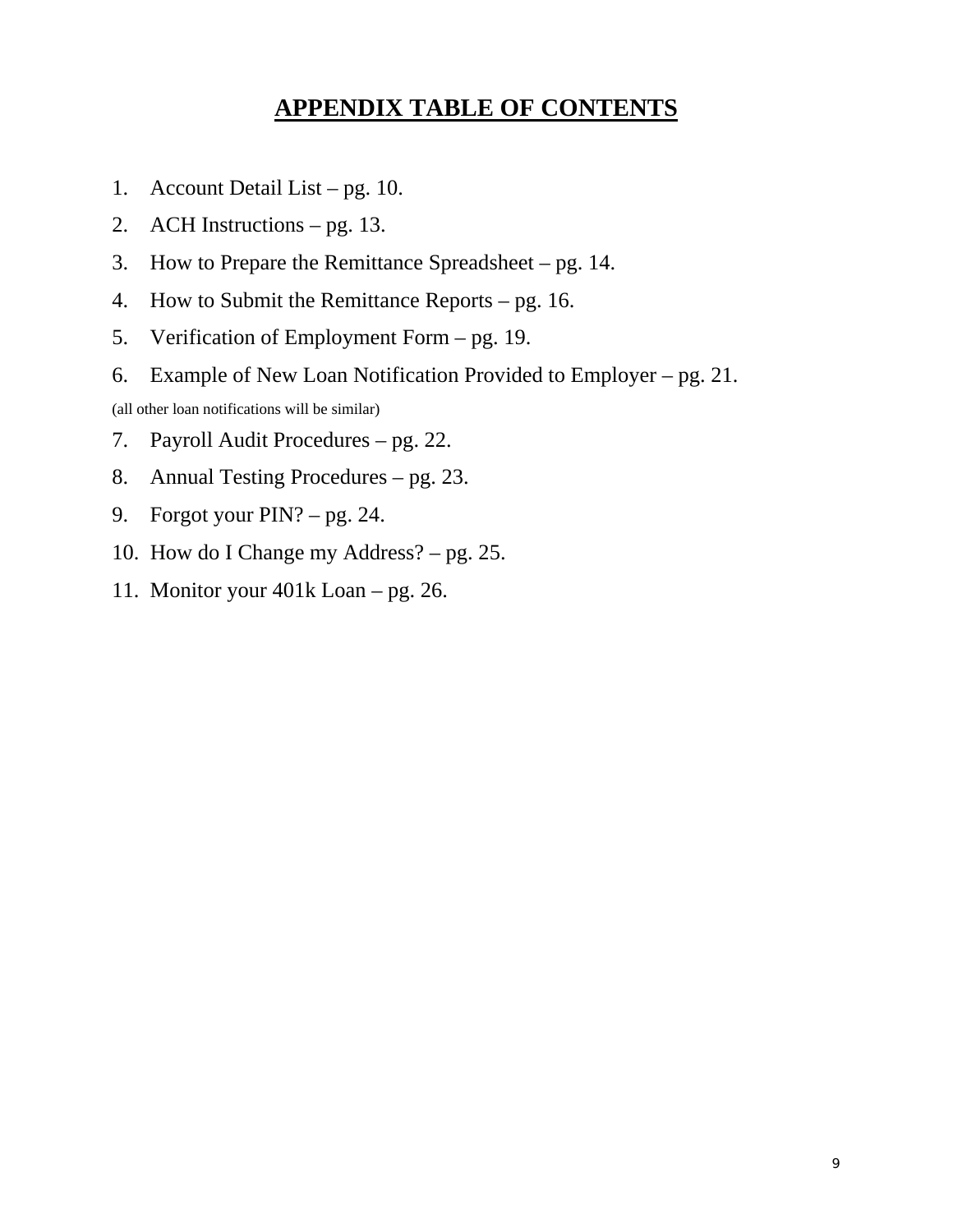### **APPENDIX 1**.

#### **USW Industry 401(k) Plan Company Account Detail List**

3320 Perimeter Hill Drive, Nashville, TN 37211

1-877-344-4015 Fax: 615-333-5794

lellis@uswbenefitfunds.com

*Please return completed form to the Fund Office before the enrollment meeting* 

|                                                                                                                                                                                                                                        | Company Contact Name: 1988 Company Contact Name:                                                                                                                                                                                          |  |  |  |  |  |
|----------------------------------------------------------------------------------------------------------------------------------------------------------------------------------------------------------------------------------------|-------------------------------------------------------------------------------------------------------------------------------------------------------------------------------------------------------------------------------------------|--|--|--|--|--|
|                                                                                                                                                                                                                                        | Company Contact Phone: Company Contact Fax:                                                                                                                                                                                               |  |  |  |  |  |
|                                                                                                                                                                                                                                        |                                                                                                                                                                                                                                           |  |  |  |  |  |
|                                                                                                                                                                                                                                        |                                                                                                                                                                                                                                           |  |  |  |  |  |
|                                                                                                                                                                                                                                        |                                                                                                                                                                                                                                           |  |  |  |  |  |
|                                                                                                                                                                                                                                        | USW Local Number: New York Contract the Contract of the Contract of the Contract of the Contract of the Contract of the Contract of the Contract of the Contract of the Contract of the Contract of the Contract of the Contra            |  |  |  |  |  |
|                                                                                                                                                                                                                                        | USW Representative's Name: Manual Communication of the Communication of the Communication of the Communication                                                                                                                            |  |  |  |  |  |
|                                                                                                                                                                                                                                        | Collective Bargaining Agreement effective date:__________________________________                                                                                                                                                         |  |  |  |  |  |
|                                                                                                                                                                                                                                        | <b>Collective Bargaining Agreement expiration date:</b> <u>contract and the contract of the set of the contract of the contract of the contract of the contract of the contract of the contract of the contract of the contract of th</u> |  |  |  |  |  |
|                                                                                                                                                                                                                                        |                                                                                                                                                                                                                                           |  |  |  |  |  |
|                                                                                                                                                                                                                                        | Remittance Contact Phone: Remittance Contact Fax:                                                                                                                                                                                         |  |  |  |  |  |
|                                                                                                                                                                                                                                        | Remittance Contact Email Address: Manual Accordination of the Contract Email Address:                                                                                                                                                     |  |  |  |  |  |
| Remittance Contact Address (where to send mail):<br><u>Letting and the send of the send of the send of the send of the send of the send of the send of the send of the send of the send of the send of the send of the send of the</u> |                                                                                                                                                                                                                                           |  |  |  |  |  |
|                                                                                                                                                                                                                                        |                                                                                                                                                                                                                                           |  |  |  |  |  |
|                                                                                                                                                                                                                                        |                                                                                                                                                                                                                                           |  |  |  |  |  |
|                                                                                                                                                                                                                                        |                                                                                                                                                                                                                                           |  |  |  |  |  |
|                                                                                                                                                                                                                                        | Testing Contact Phone: Testing Contact Fax: Testing Contact Fax:                                                                                                                                                                          |  |  |  |  |  |
|                                                                                                                                                                                                                                        | Testing Contact Email Address: No. 1996. The Contract Email Address:                                                                                                                                                                      |  |  |  |  |  |
|                                                                                                                                                                                                                                        |                                                                                                                                                                                                                                           |  |  |  |  |  |
|                                                                                                                                                                                                                                        |                                                                                                                                                                                                                                           |  |  |  |  |  |
| Where and to whom do the employees turn in their enrollment forms?                                                                                                                                                                     |                                                                                                                                                                                                                                           |  |  |  |  |  |
|                                                                                                                                                                                                                                        |                                                                                                                                                                                                                                           |  |  |  |  |  |

| <b>Phone:</b>   | Fax: |  |
|-----------------|------|--|
| E-mail:         |      |  |
| <b>Address:</b> |      |  |
|                 |      |  |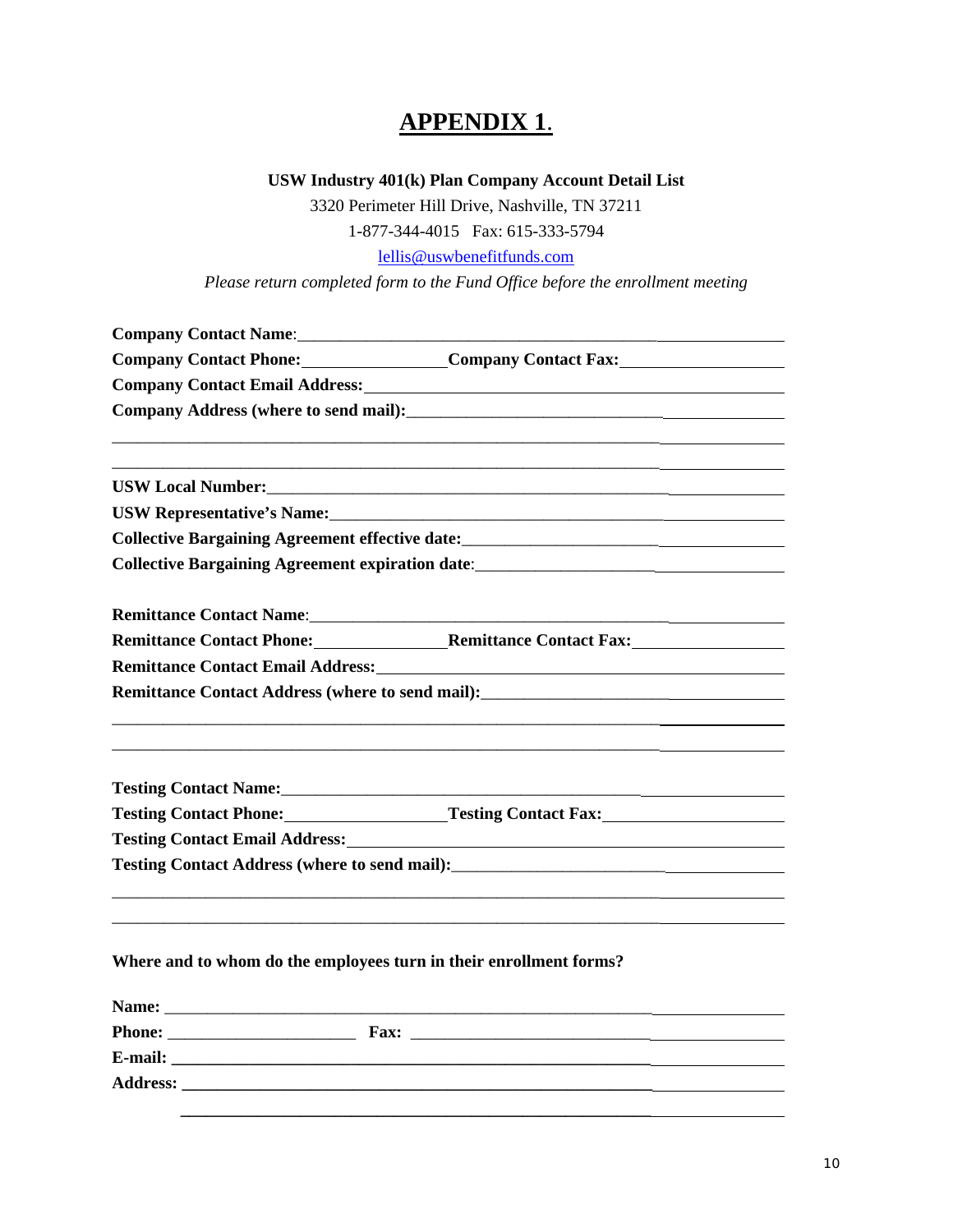#### **What is the time limit employees have to complete the enrollment forms after the initial enrollment**  meeting?

**How often will you allow open enrollments and contribution changes?** *The plan does not restrict enrollments and changes so a participant may do either at any time. As the participating employer you may elect to restrict enrollments/changes, but must allow in January and July of each year. A participant may stop contributions at any time.* 

**Employee Contributions**: The participant may elect to contribute a percent of pay up to 100%, a fixed dollar amount up to 100% or a fixed dollar amount per hour. **What method will you allow?** 

**Will the Employer pay the Administrative Fee for each participant?** *Circle One* 

**YES NO**

**If yes, please specify amount per participant** *(i.e., \$50, \$37.50, \$10) (Please note that the Fund Office will invoice the employer on a <i>quarterly* basis.)

**Will employees have the option to make a Roth Contribution in addition to pre-tax and after-tax contributions?**\_\_\_\_\_\_\_\_\_\_\_\_\_\_\_\_\_\_\_\_\_\_\_\_\_\_\_\_\_\_\_\_\_\_\_\_\_\_\_\_\_\_\_\_\_\_\_\_\_\_\_\_\_\_\_\_\_\_\_\_\_\_\_

Will there be any limitation on the participant's ability to take loans from their account *(i.e. less than 2 loans permitted or exclude loans from employer contributions.)*\_\_\_\_\_\_\_\_\_\_\_\_\_\_\_\_\_\_\_\_\_\_\_\_

\_\_\_\_\_\_\_\_\_\_\_\_\_\_\_\_\_\_\_\_\_\_\_\_\_\_\_\_\_\_\_\_\_\_\_\_\_\_\_\_\_\_\_\_\_\_\_\_\_\_\_\_\_\_\_\_\_\_\_\_\_\_\_\_\_\_\_\_\_\_\_\_\_\_\_\_\_\_\_\_\_\_

**If loans are allowed, will the employer pay the loan fee?**

**What is the payroll schedule?** *i.e. Sun – Sat, Mon – Sun, etc.*\_\_\_\_\_\_\_\_\_\_\_\_\_\_\_\_\_\_\_\_\_\_\_\_\_\_

**What is the corresponding pay day?**\_\_\_\_\_\_\_\_\_\_\_\_\_\_\_\_\_\_\_\_\_\_\_\_\_\_\_\_\_\_\_\_\_\_

**What is the employee's pay frequency?** *(circle one***) Weekly, bi-weekly, semi-monthly, or monthly**  *Employee contributions, including loan payments, are due based on the employees' pay frequency.\_\_\_\_\_\_\_\_\_\_\_\_\_\_\_\_\_\_\_\_\_\_\_\_\_\_\_\_\_\_\_\_\_\_\_\_\_\_\_\_\_\_\_\_\_*

**What will be the first payroll period and corresponding pay date of the first contributions?** Please provide from and to date for the payroll period and actual pay date.

\_\_\_\_\_\_\_\_\_\_\_\_\_\_\_\_\_\_\_\_\_\_\_\_\_\_\_\_\_\_\_\_\_\_\_\_\_\_\_\_\_\_\_\_\_\_\_\_\_\_\_\_\_\_\_\_\_\_\_\_\_\_\_\_\_\_\_\_\_

**What is/was the first pay date of the year?**\_\_\_\_\_\_\_\_\_\_\_\_\_\_\_\_\_\_\_\_\_\_\_\_\_\_\_\_\_\_

**If applicable, how often will you submit Employer Contributions and/or Matching Contributions?**  *May be negotiated to be submitted on a different schedule from employee contributions.\_\_\_\_\_\_\_\_\_\_\_\_\_\_\_\_\_\_\_\_\_\_\_\_\_\_\_\_\_\_\_\_\_\_\_\_\_\_\_\_\_\_\_\_\_\_\_\_\_\_\_\_\_\_\_*

**How will you submit the remittance report: Internet file upload, e-mail?** *Internet file upload or Email is the preferred delivery method. Please refer to the Employer Guide on required information and formatting.* 

**What file format will be used for your remittance report?** *Excel or hard copy (Please circle one)* 

*How will the contributions be sent ACH or check? (Please circle one. ACH is the preferred method).*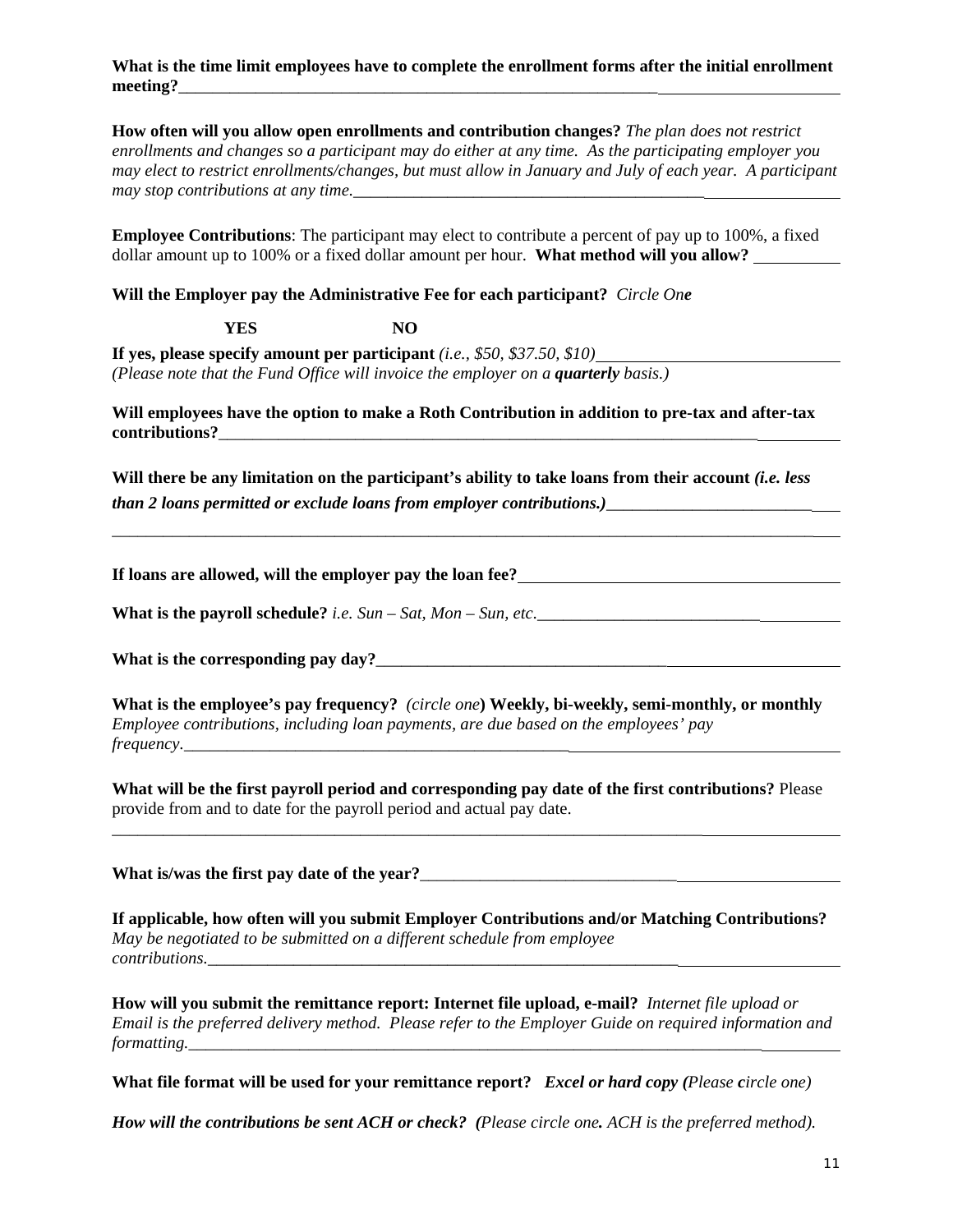#### Will non-bargaining unit employees be allowed to participate in this plan? \_\_\_\_\_\_\_\_\_\_\_\_\_\_\_\_\_\_\_\_\_\_\_\_\_\_\_\_\_\_\_\_\_\_\_

*If yes, please list classes of employees allowed to participate.\_\_\_\_\_\_\_\_\_\_\_\_\_\_\_\_\_\_\_\_\_\_\_\_\_\_\_\_\_\_\_\_\_\_\_\_\_\_\_\_\_\_\_\_\_\_\_\_*

*If yes, please provide employer and matching contribution information if different from bargaining unit employees.\_\_\_\_\_\_\_\_\_\_\_\_\_\_\_\_\_\_\_\_\_\_\_\_\_\_\_\_\_\_\_\_\_\_\_\_\_\_\_\_\_\_\_\_\_\_\_\_*

*If yes, do they have the same payroll schedule and frequency? If not, please provide. If they have a different payroll schedule and frequency, a separate remittance report will be needed for this*   $group.$ 

*If no, do they have a separate plan? If so, are catch-up contributions allowed?* 

*\_\_\_\_\_\_\_\_\_\_\_\_\_\_\_\_\_\_\_\_\_\_\_\_\_\_\_\_\_\_\_\_\_\_\_\_\_*

#### **Please indicate who should be contacted for the following issues and list their contact information:**

*Questions on remittance reports:* \_\_\_\_\_\_\_\_\_\_\_\_\_\_\_\_\_\_\_\_\_\_\_\_\_\_\_\_\_\_\_\_\_\_\_\_\_\_

*Loan notifications:\_\_\_\_\_\_\_\_\_\_\_\_\_\_\_\_\_\_\_\_\_\_\_\_\_\_\_\_\_\_\_\_\_\_\_\_\_\_\_\_\_\_\_\_\_\_\_\_\_*

*Questions on Employee Status:*\_\_\_\_\_\_\_\_\_\_\_\_\_\_\_\_\_\_\_\_\_\_\_\_\_\_\_\_\_\_\_\_\_\_\_\_\_\_\_\_

| $\sim$<br>Census information: |  |
|-------------------------------|--|
|                               |  |

*Administrative Issues such as Year End Testing:* \_\_\_\_\_\_\_\_\_\_\_\_\_\_\_\_\_\_\_\_\_\_\_\_\_\_\_\_\_\_\_\_\_

I attest that all information provided in this Account Detail List is accurate to the best of my knowledge. I have received a copy of the USW Industry 401(k) Plan Document, USW Industry 401(k) Plan Trust Agreement, and the USW Industry 401(k) Participating Employer Guide.

**Name:\_\_\_\_\_\_\_\_\_\_\_\_\_\_\_\_\_\_\_\_\_\_\_\_\_\_\_\_\_\_\_\_\_\_\_\_\_\_\_\_\_\_\_\_\_\_\_\_\_\_\_\_\_\_\_ Date: \_\_\_\_\_\_\_\_\_\_\_\_\_\_\_\_\_**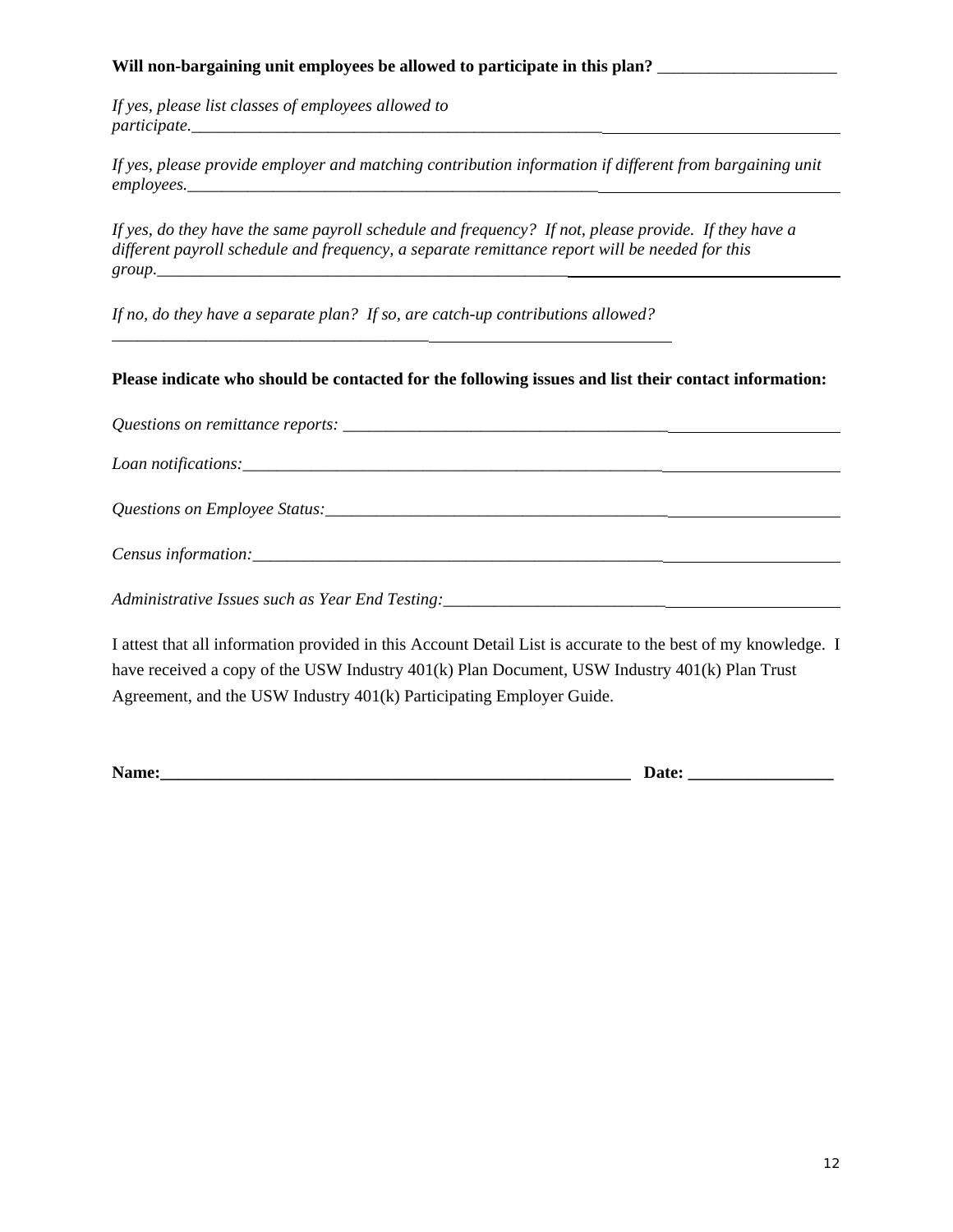## **APPENDIX 2**.

### ACH INSTRUCTIONS

If you have any questions, please contact the Fund Office.

To: Account No. 151205595912 Routing No. for ACH 064000059 USW Industry 401(k) Fund

US Bank

 E-Mail Reports To: 401k@uswbenefitfunds.com Upload reports via website at: www.uswbenefitfunds.com

Please notify the Fund Office when the transfer is made.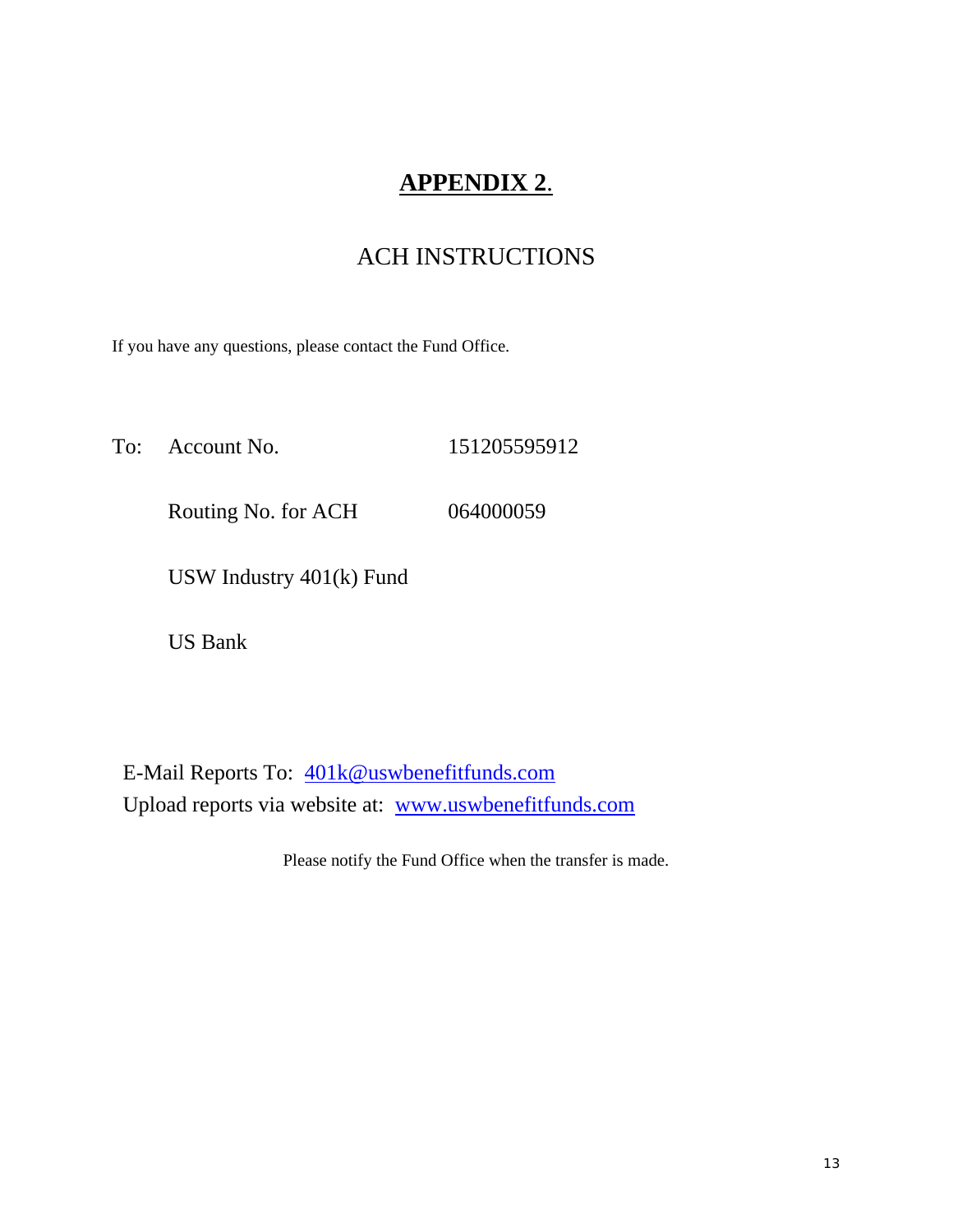## **APPENDIX 3.**

### **Using the USW 401(k) Excel Template**

You can report your  $401(k)$  contributions via the excel template provided to you. This allows your contributions to be processed efficiently and timely.

You must use the format that is provided. If something is changed, the report will error out in our system and the processing of your contributions will be delayed. The Excel workbook has two sheets: sheet1 and sheet2. Do not rename them. Sheet1 is a summary page giving the payroll dates and totals of the contribution categories. Sheet2 is the detail page listing the individual contributions for each employee.

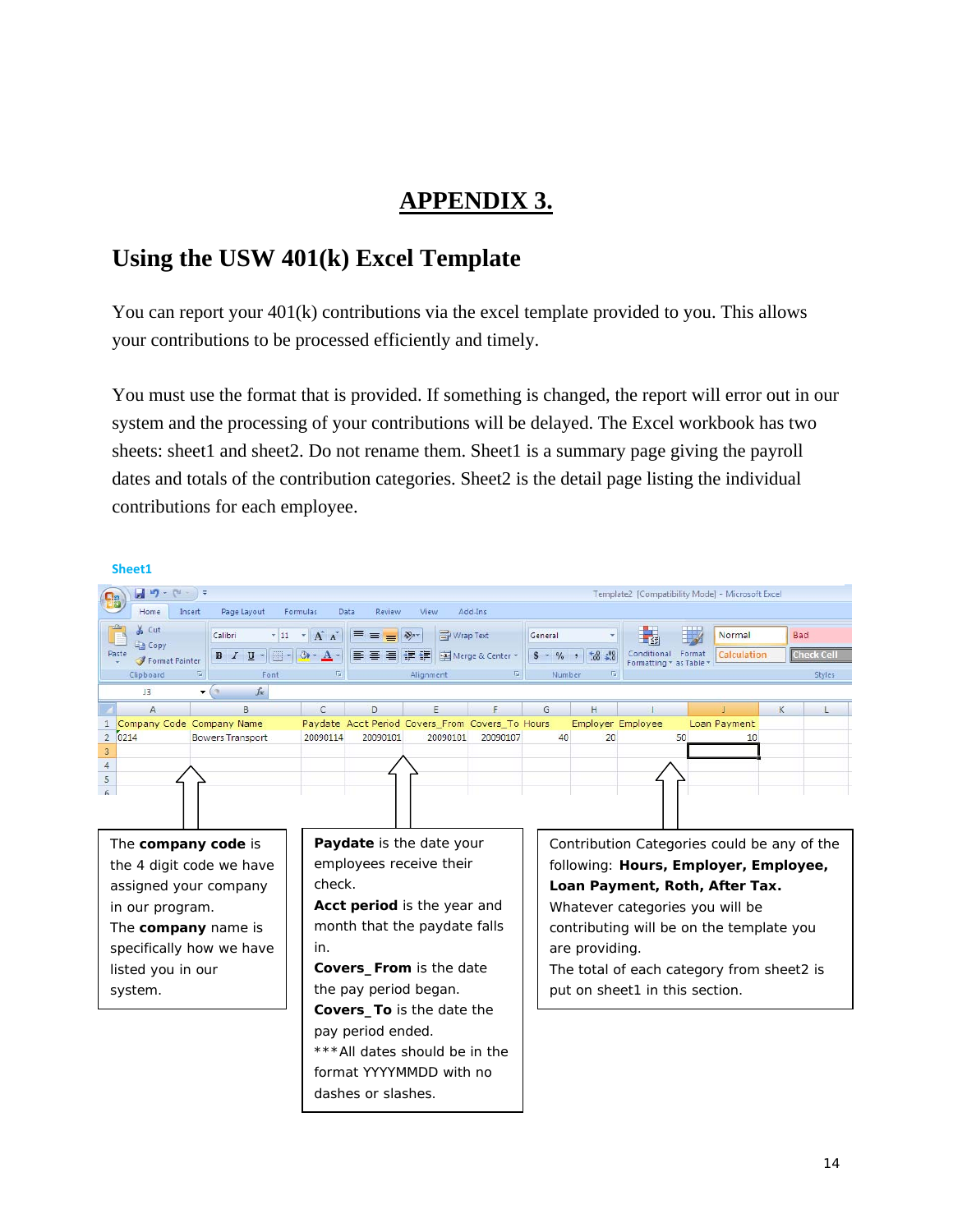#### **Sheet2**

contributing.

|                                  | 日内・は                        |                      |                             |                          |                       |                  |                                          |                |                                                         |                                |           |                                                |       | Template2 [Compatibility Mode] - Microsoft Excel        |
|----------------------------------|-----------------------------|----------------------|-----------------------------|--------------------------|-----------------------|------------------|------------------------------------------|----------------|---------------------------------------------------------|--------------------------------|-----------|------------------------------------------------|-------|---------------------------------------------------------|
|                                  | Home                        | Insert               | Page Layout                 |                          | Formulas              | Data<br>Review   | View                                     | Add-Ins        |                                                         |                                |           |                                                |       |                                                         |
|                                  | ¥.<br>Cut<br><b>Ea</b> Copy |                      | Calibri                     | $\cdot$ 11               | $A^A$<br>$\mathbf{v}$ | ≡<br>$\equiv$    | $\sum_{i=1}^{n}$<br>$\equiv$             | Wrap Text      | General                                                 |                                |           |                                                |       | Normal                                                  |
|                                  | Paste                       | Format Painter       | $B$ $I$ $U$ $*$             | $\ \cdot\ $ $\Diamond$ - | $\mathbf{A}$          | 三三               | 清福镇                                      | Merge & Center | $$ - 9/0 ,$                                             | $^{+.0}_{-.0}$ . $^{00}_{-.0}$ |           | Conditional<br>Format<br>Formatting * as Table |       | Calculation                                             |
|                                  | Clipboard                   | 反                    |                             | Font                     | 15                    |                  | Alignment                                |                | 围                                                       | Number                         | <b>15</b> |                                                |       |                                                         |
|                                  | G <sub>3</sub>              | $\blacktriangledown$ | $\mathcal{L}_{\mathcal{R}}$ | $f_x$                    |                       |                  |                                          |                |                                                         |                                |           |                                                |       |                                                         |
|                                  | A                           | B                    | C                           | D                        | F                     | F                | G                                        | H              |                                                         |                                | K         |                                                | M     | N                                                       |
|                                  | Ssn                         |                      | Last name First name Hours  |                          |                       |                  | Employer Employee Loan Payment Hire Date |                | Birth Date Address1 Address2 City                       |                                |           |                                                | State | Zip                                                     |
|                                  | 123456789 Mouse             |                      | Mickey                      | 40                       | 20                    | 50               |                                          |                | 10 01/01/2009 01/01/1965 105 Mouse Way                  |                                |           | Orlando                                        | FL.   |                                                         |
| $\overline{3}$<br>$\overline{4}$ |                             |                      |                             |                          |                       |                  |                                          |                |                                                         |                                |           |                                                |       |                                                         |
| 5                                |                             |                      |                             |                          |                       |                  |                                          |                |                                                         |                                |           |                                                |       |                                                         |
| 6                                |                             |                      |                             |                          |                       |                  |                                          |                |                                                         |                                |           |                                                |       |                                                         |
| $\overline{7}$                   |                             |                      |                             |                          |                       |                  |                                          |                |                                                         |                                |           |                                                |       |                                                         |
| $\,$ 8 $\,$                      |                             |                      |                             |                          |                       |                  |                                          |                |                                                         |                                |           |                                                |       |                                                         |
| $\overline{9}$                   |                             |                      |                             |                          |                       |                  |                                          |                |                                                         |                                |           |                                                |       |                                                         |
| 10                               |                             |                      |                             |                          |                       |                  |                                          |                |                                                         |                                |           |                                                |       |                                                         |
|                                  |                             | Ssn, Last name,      |                             |                          |                       | Contribution     |                                          |                | <b>Census Information</b>                               |                                |           |                                                |       |                                                         |
|                                  |                             | <b>First name</b>    |                             |                          | Categories            |                  |                                          |                |                                                         |                                |           |                                                |       | This information is needed for first time contributions |
|                                  |                             | The full social      |                             |                          |                       | The contribution |                                          |                | and for any changes. We must have the employee's        |                                |           |                                                |       |                                                         |
|                                  |                             |                      |                             |                          |                       |                  |                                          |                | hire date, birth date, and full address in order to set |                                |           |                                                |       |                                                         |
|                                  |                             |                      | security number, last       |                          |                       | categories for   |                                          |                |                                                         |                                |           |                                                |       |                                                         |
|                                  |                             | name, and first      |                             |                          |                       | each participant |                                          |                | up a profile at MassMutual.                             |                                |           |                                                |       |                                                         |
|                                  |                             | name must be         |                             |                          |                       | are listed here. |                                          |                | NOTE: The date format for sheet2 is MM/DD/YYYY          |                                |           |                                                |       |                                                         |
|                                  |                             |                      | entered down these          |                          |                       |                  |                                          |                |                                                         |                                |           |                                                |       |                                                         |
|                                  |                             | columns for each     |                             |                          |                       |                  |                                          |                |                                                         |                                |           |                                                |       |                                                         |
|                                  |                             | participant          |                             |                          |                       |                  |                                          |                |                                                         |                                |           |                                                |       |                                                         |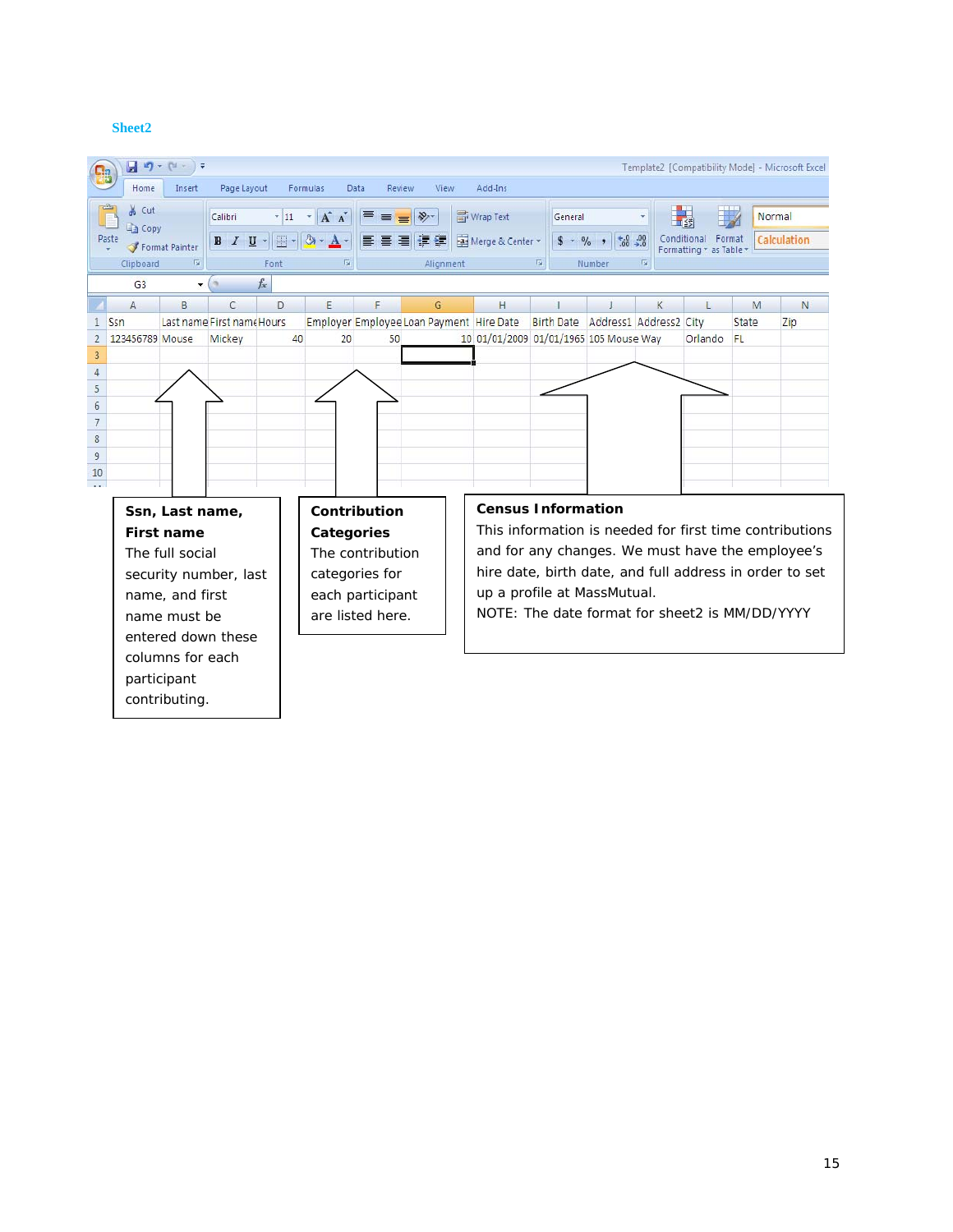### **APPENDIX 4**.

#### *How to Submit the Remittance Reports*

FTP Site

1. Go to www.uswbenefitfunds.com



2. Hover your cursor over the **Login** header. A drop-down menu will appear. Click "File Transfer".

|           | <b>CONTACT US</b><br>LOGIN              |                                                 |
|-----------|-----------------------------------------|-------------------------------------------------|
|           | <b>Member Logins</b>                    | <b>Internal Users</b>                           |
|           | <b>HRA Account Login</b>                | <b>CMS</b>                                      |
| ٦e<br>ior | 401 (k) Account<br>Login                | <b>Expense Tracker</b>                          |
| ٦e<br>٦e  | <b>File Transfer</b>                    | <b>OWA</b>                                      |
|           | funds are Taft-Hartley Trust Funds that | Phone System (VPN)<br><b>File Transfer Area</b> |

3. A Log In window will open. Enter your username and password.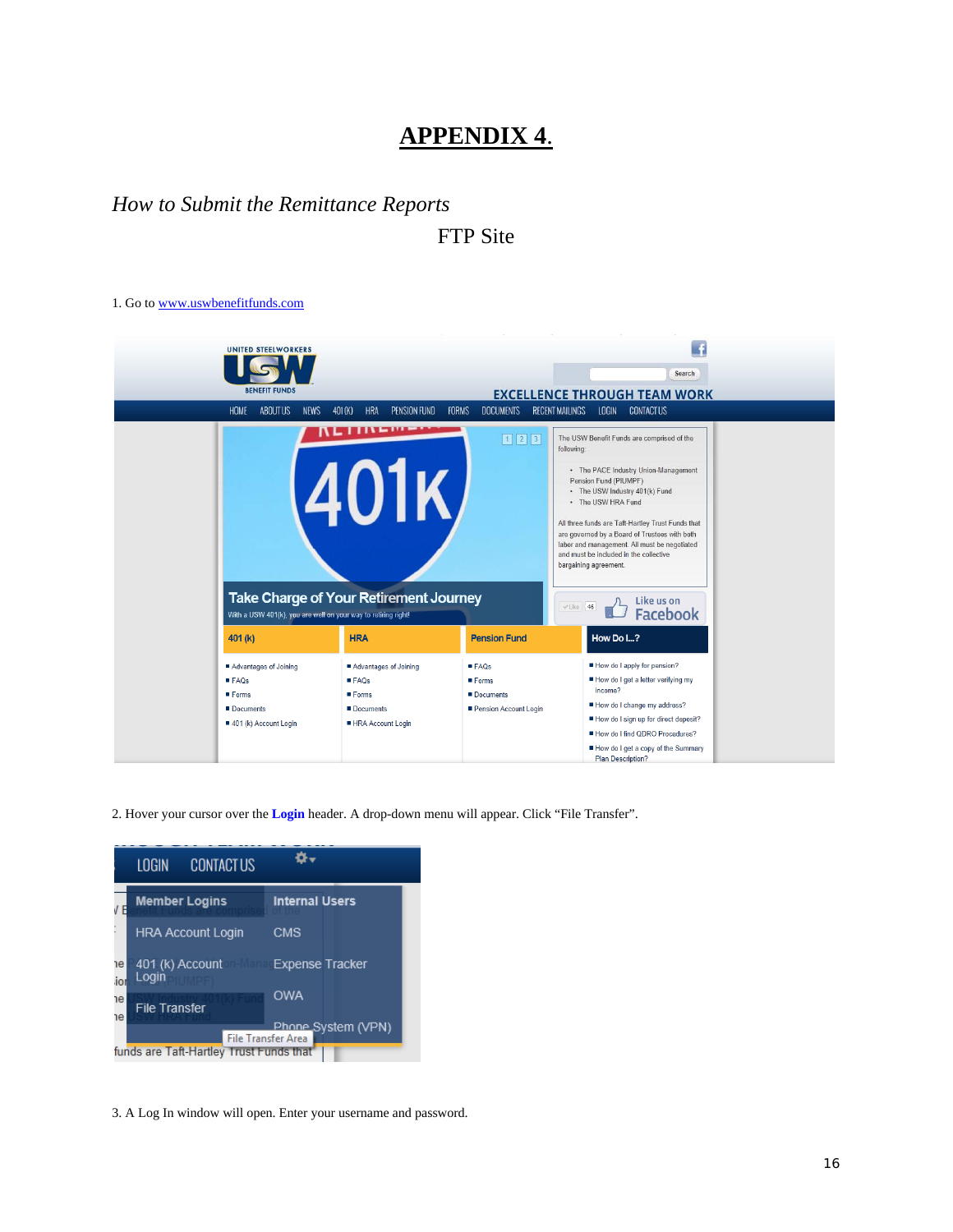| <b>E USWBF Files Transfers Login - Microsoft Internet Explorer</b>                                                                                                                                                                                                                   |  |  |  |  |  |
|--------------------------------------------------------------------------------------------------------------------------------------------------------------------------------------------------------------------------------------------------------------------------------------|--|--|--|--|--|
| Edit View Favorites Tools Help<br>File                                                                                                                                                                                                                                               |  |  |  |  |  |
| O - R O O Search * Favorites @ Q - & M - B 3<br>$\bigodot$ Back $\tau$                                                                                                                                                                                                               |  |  |  |  |  |
| Address <b>&amp;</b> https://www.uswbenefitfunds.com/USWBF%5FFileXfer/                                                                                                                                                                                                               |  |  |  |  |  |
| $\vee$ Go $\phi$ $\otimes$ $\bullet$ $\bullet$ $\bullet$ $\bullet$ $\bullet$ $\bullet$ $\bullet$ <b>Sookmarks <math>\bullet</math></b> $\otimes$ 40 blocked $\circ$ $\circ$ Check $\bullet$ $\bullet$ AutoLink $\bullet$ $\circ$ AutoFill $\bullet$ Send to $\bullet$ A<br>Google G- |  |  |  |  |  |
| Welcome to the USW Benefit Funds File Transfer Site.<br><b>UNITED STEELWORKERS</b><br><b>BENEFIT FUNDS</b><br>Please Log in to continue<br>Username Dickard<br>Password<br>Log in                                                                                                    |  |  |  |  |  |
|                                                                                                                                                                                                                                                                                      |  |  |  |  |  |
|                                                                                                                                                                                                                                                                                      |  |  |  |  |  |

4. Click **Send a file to us**.

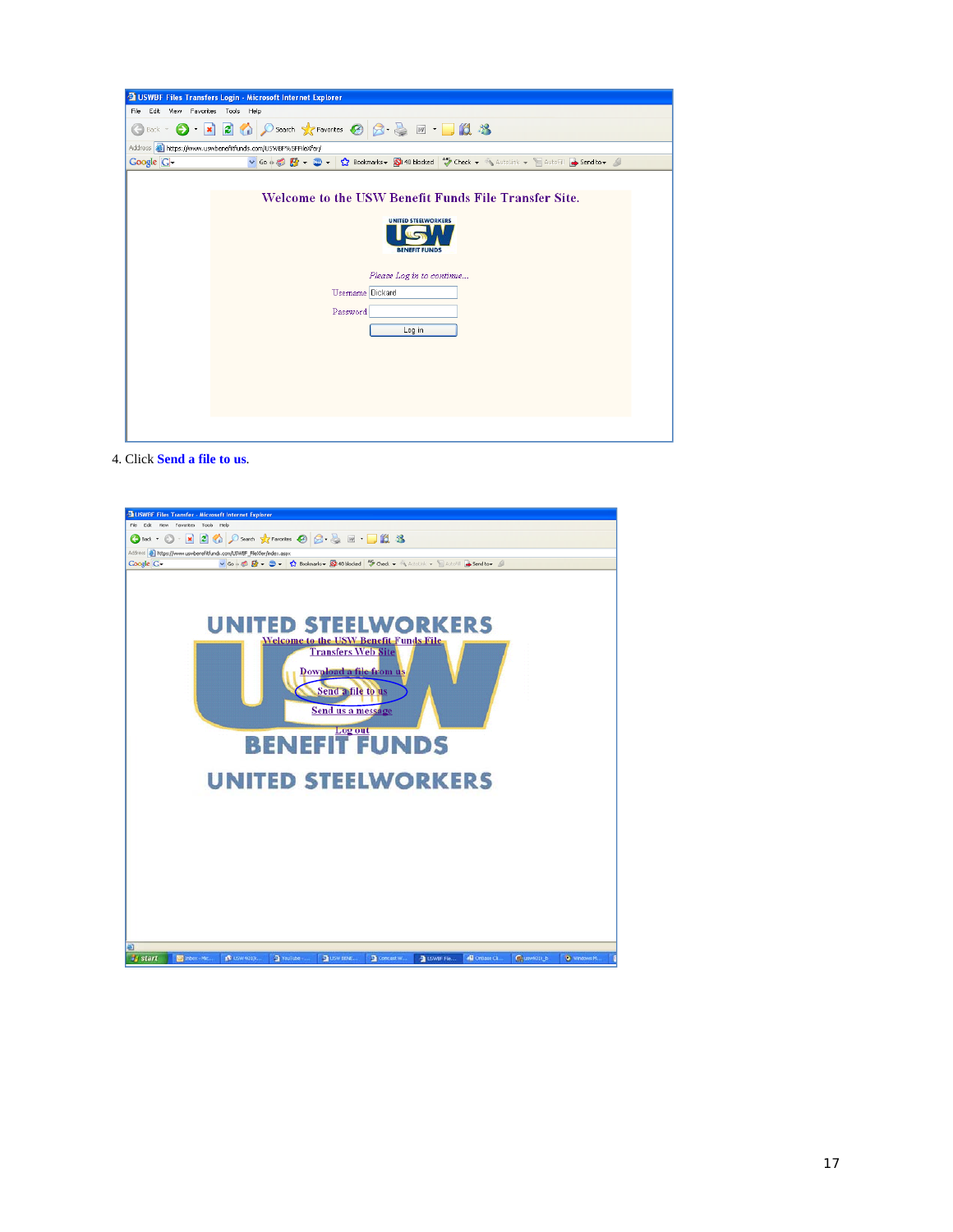5. To upload a file, click the **Browse** button and select a file from your computer.

| USWBF File Uploads - Microsoft Internet Explorer                                                        |         |  |  |  |  |
|---------------------------------------------------------------------------------------------------------|---------|--|--|--|--|
| Edit<br>View Favorites Tools<br>Help<br>File                                                            |         |  |  |  |  |
| ◎ Psearch ☆ Favorites → 图 图 图 器<br> z <br>$\pmb{\times}$<br>Back -                                      |         |  |  |  |  |
| Address <b>&amp; https://www.uswbenefitfunds.com/USWBF_FileXfer/Uploads.aspx</b>                        |         |  |  |  |  |
| v Go + S Ex + C + C Bookmarks + C 40 blocked V Check + AutoLink + E AutoFill B Send to + C<br>Google G- |         |  |  |  |  |
|                                                                                                         |         |  |  |  |  |
| USW Benefit Funds, online file transfers                                                                |         |  |  |  |  |
|                                                                                                         |         |  |  |  |  |
| go back to main page                                                                                    |         |  |  |  |  |
| Log out<br><b>UNITED STEELWORKERS</b>                                                                   |         |  |  |  |  |
|                                                                                                         |         |  |  |  |  |
| VeriSign<br>Secured                                                                                     |         |  |  |  |  |
| <b>BENEFIT FUNDS</b>                                                                                    |         |  |  |  |  |
| Select File(s) to Upload (you can upload up to 10 at a time):                                           |         |  |  |  |  |
|                                                                                                         |         |  |  |  |  |
|                                                                                                         | Browse  |  |  |  |  |
|                                                                                                         | Browse. |  |  |  |  |
|                                                                                                         | Browse. |  |  |  |  |
|                                                                                                         | Browse. |  |  |  |  |
|                                                                                                         | Browse. |  |  |  |  |
|                                                                                                         | Browse. |  |  |  |  |
|                                                                                                         | Browse. |  |  |  |  |
|                                                                                                         | Browse. |  |  |  |  |
| Browse.                                                                                                 |         |  |  |  |  |
| Browse.                                                                                                 |         |  |  |  |  |
|                                                                                                         |         |  |  |  |  |
| Upload                                                                                                  |         |  |  |  |  |
|                                                                                                         |         |  |  |  |  |
| Results:                                                                                                |         |  |  |  |  |
|                                                                                                         |         |  |  |  |  |
|                                                                                                         |         |  |  |  |  |
|                                                                                                         |         |  |  |  |  |
|                                                                                                         |         |  |  |  |  |
|                                                                                                         |         |  |  |  |  |

6. After selecting a file, click **upload**.

| <b>2 USWBF File Uploads - Microsoft Internet Explorer</b> |                                                                                                                                                                                                                                                                                        |                                                              |  |  |  |
|-----------------------------------------------------------|----------------------------------------------------------------------------------------------------------------------------------------------------------------------------------------------------------------------------------------------------------------------------------------|--------------------------------------------------------------|--|--|--|
| File<br>Edit                                              | View Favorites Tools Help                                                                                                                                                                                                                                                              |                                                              |  |  |  |
| $ \mathbf{x} $<br>G<br>Back -                             | 2 <sup>o</sup><br>$\frac{163}{}$                                                                                                                                                                                                                                                       |                                                              |  |  |  |
|                                                           | Address & https://www.uswbenefitfunds.com/USWBF_FileXfer/Uploads.aspx                                                                                                                                                                                                                  |                                                              |  |  |  |
| Google G-                                                 | v Go + G + C + C + C Bookmarks + Q 40 blocked 45 Check + N AutoLink + E AutoFill & Send to + A                                                                                                                                                                                         |                                                              |  |  |  |
|                                                           | USW Benefit Funds, online file transfers<br>go back to main page<br>Log out<br><b>UNITED STEELWORKERS</b><br>VeriSign<br>Secured<br><b>BENEFIT</b><br>Select File(s) to Upload (you can upload up to 10 at a time):<br>C:\Documents and Settings\CKnight.DOMAIN_MAIN\Desktop\tEST\6.15 | Browse<br>Browse.<br>Browse.<br>Browse<br>Browse.<br>Browse. |  |  |  |
|                                                           |                                                                                                                                                                                                                                                                                        | Browse.                                                      |  |  |  |
|                                                           |                                                                                                                                                                                                                                                                                        | Browse.                                                      |  |  |  |
|                                                           |                                                                                                                                                                                                                                                                                        | Browse.                                                      |  |  |  |
| Browse                                                    |                                                                                                                                                                                                                                                                                        |                                                              |  |  |  |
| Upload<br>Results:                                        |                                                                                                                                                                                                                                                                                        |                                                              |  |  |  |

Once you click upload, the file is sent to the USW Benefit 401K department. If the file uploaded successfully, a message indicating success will appear in the **results** text box on the file transfers page.

After the file as been successfully uploaded, you may then select **Log out** to end your session.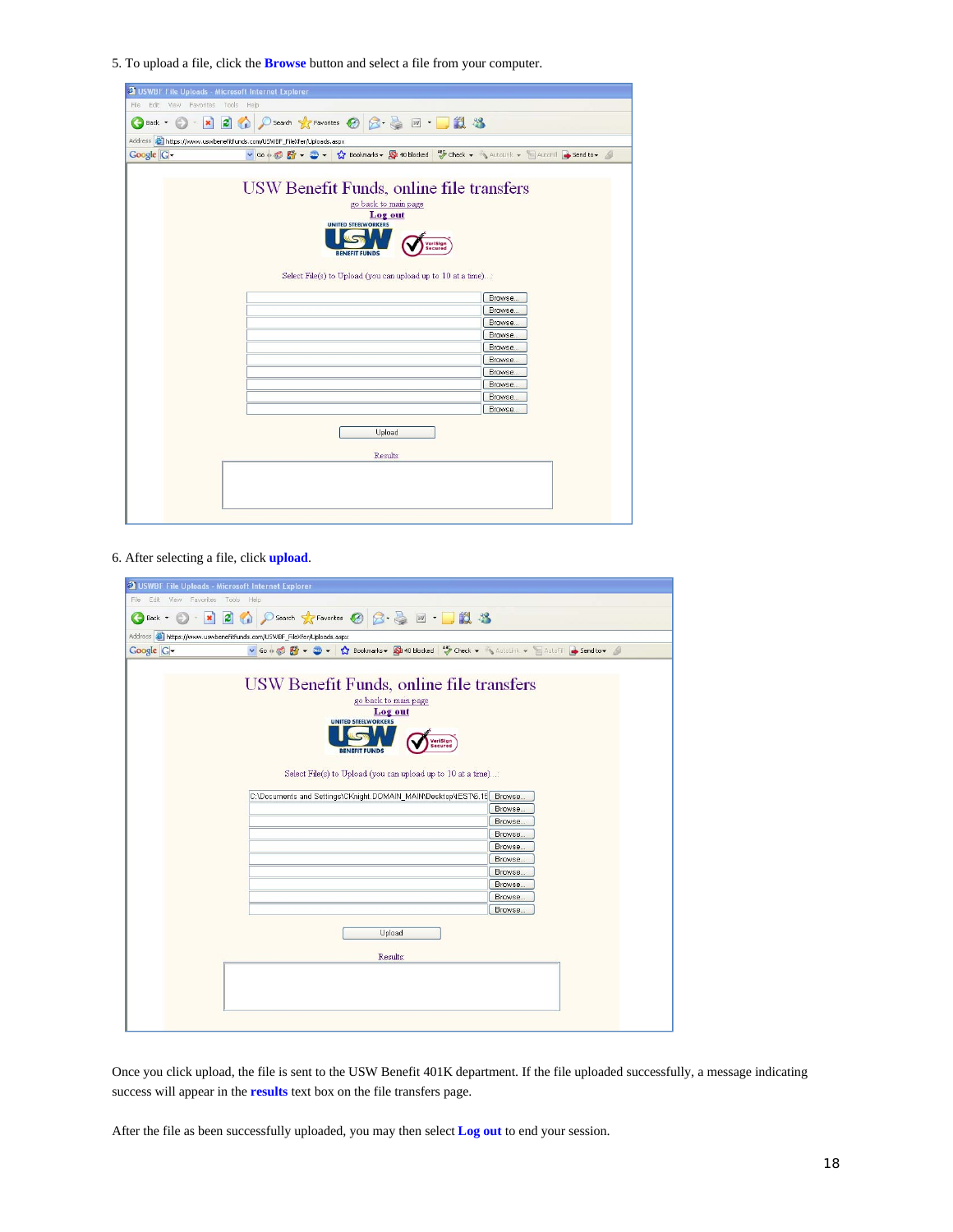## **APPENDIX 5**.

| USW Industry $401(k)$ Fund<br>Verification of Employment<br>E-Mail: 401k@uswbenefitfunds.com<br>FAX: 615-333-5797                                                   |  |  |  |  |  |
|---------------------------------------------------------------------------------------------------------------------------------------------------------------------|--|--|--|--|--|
|                                                                                                                                                                     |  |  |  |  |  |
|                                                                                                                                                                     |  |  |  |  |  |
| Name of Participant:                                                                                                                                                |  |  |  |  |  |
| Social Security Number (last four digits):                                                                                                                          |  |  |  |  |  |
| Employee Information (All to be completed by Employer):                                                                                                             |  |  |  |  |  |
|                                                                                                                                                                     |  |  |  |  |  |
| <b>Street</b>                                                                                                                                                       |  |  |  |  |  |
| <b>ST</b><br>Zip<br>City                                                                                                                                            |  |  |  |  |  |
|                                                                                                                                                                     |  |  |  |  |  |
| <b>MARITAL STATUS: SINGLE OR MARRIED</b><br>(Circle or underline one)                                                                                               |  |  |  |  |  |
| 1. This applicant was employed by the company from:<br>$\frac{1}{10}$ to $\frac{1}{10}$ (TERM DATE)<br>If the participant is on lay off, enter below on question 6. |  |  |  |  |  |
|                                                                                                                                                                     |  |  |  |  |  |
|                                                                                                                                                                     |  |  |  |  |  |
| 2. Indicate retirement date of applicant, if applicant is still working, give approximate date:                                                                     |  |  |  |  |  |
| 3. (a). Please advise date employee transferred to a salaried position, if applicable:                                                                              |  |  |  |  |  |
| (b). If transferred to a salaried position, is the employee still in the bargaining unit?<br>(Circle response) YES<br>NO                                            |  |  |  |  |  |
|                                                                                                                                                                     |  |  |  |  |  |
| 5. If applicant has been employed by another location of the company, date of employment at new                                                                     |  |  |  |  |  |

6. Dates employee was on lay off/approved leave of absence: \_\_\_\_\_\_\_\_\_\_\_\_\_\_\_to \_\_\_\_\_\_\_\_\_\_\_\_\_\_\_\_\_\_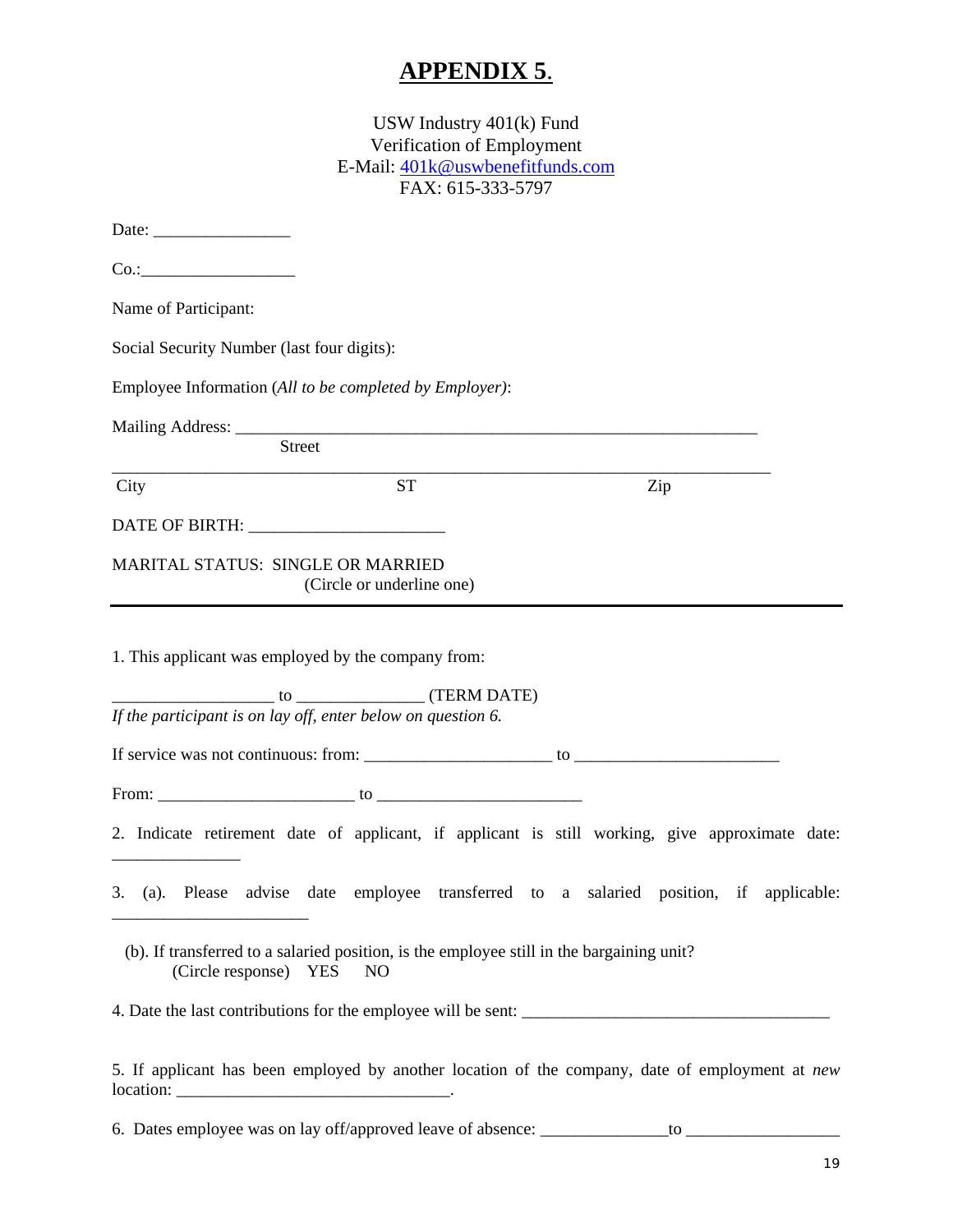| 8. Is the employee expected to return to work?__________. If so, give approximate date: ____________ |  |  |  |  |  |
|------------------------------------------------------------------------------------------------------|--|--|--|--|--|
|                                                                                                      |  |  |  |  |  |
|                                                                                                      |  |  |  |  |  |
|                                                                                                      |  |  |  |  |  |
|                                                                                                      |  |  |  |  |  |
|                                                                                                      |  |  |  |  |  |
|                                                                                                      |  |  |  |  |  |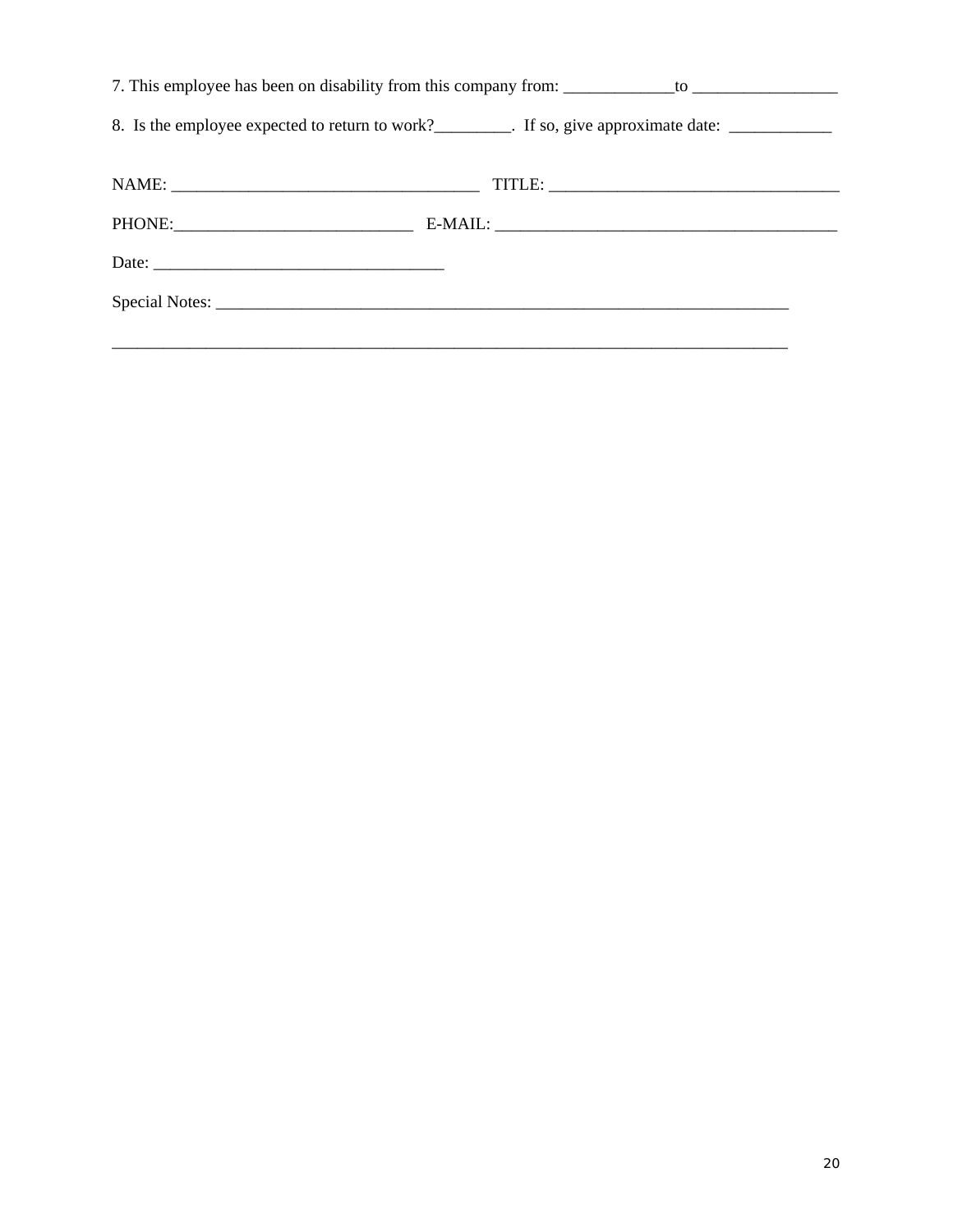### **APPENDIX 6.**



#### **USW INDUSTRY 401(K) NEW LOAN NOTIFICATION**

ABC Company 123 Main Street Any Town, USA 12345

Please be advised that the employee listed below has initiated a loan request against his/her 401(k) account. **Please Note**: Extra payments are accepted, but not partial payments. In the event a payment is missed, extra payments will need to be submitted to avoid delinquency and a possible loan default.

| Contributor's NameJohn Doe   |  |
|------------------------------|--|
|                              |  |
|                              |  |
| Total Amount Owed  \$1476.54 |  |
|                              |  |
|                              |  |
| Payroll Deduction  \$56.79   |  |

Please begin this loan deduction on 5/22/2007.

**Disclaimer:** The first payment due date is automatically scheduled out one pay frequency (weekly, bi-weekly, etc) from the loan initiation date. If first payment is received within 60 days of the first due date listed above, the first scheduled due date will be adjusted to match the payroll effective date of the first payment received. All other due dates will be adjusted accordingly based on the pay frequency. If the first payment is received after the 60 day window, all payments beginning with the due date listed above will be due. Failure to keep loan current may result in a loan default. If you have any questions, please contact the Fund Office.

| <b>Employer Use Only</b>    |                                     |  |
|-----------------------------|-------------------------------------|--|
|                             |                                     |  |
| effective ________________. |                                     |  |
|                             |                                     |  |
| Phone Number                |                                     |  |
| 3320 Perimeter Hill Drive   | Ph. 1-877-344-4015 Fax 615-333-5794 |  |
| Nashville, TN 37211-4123    | E-mail $401k@$ uswbenefitfunds.com  |  |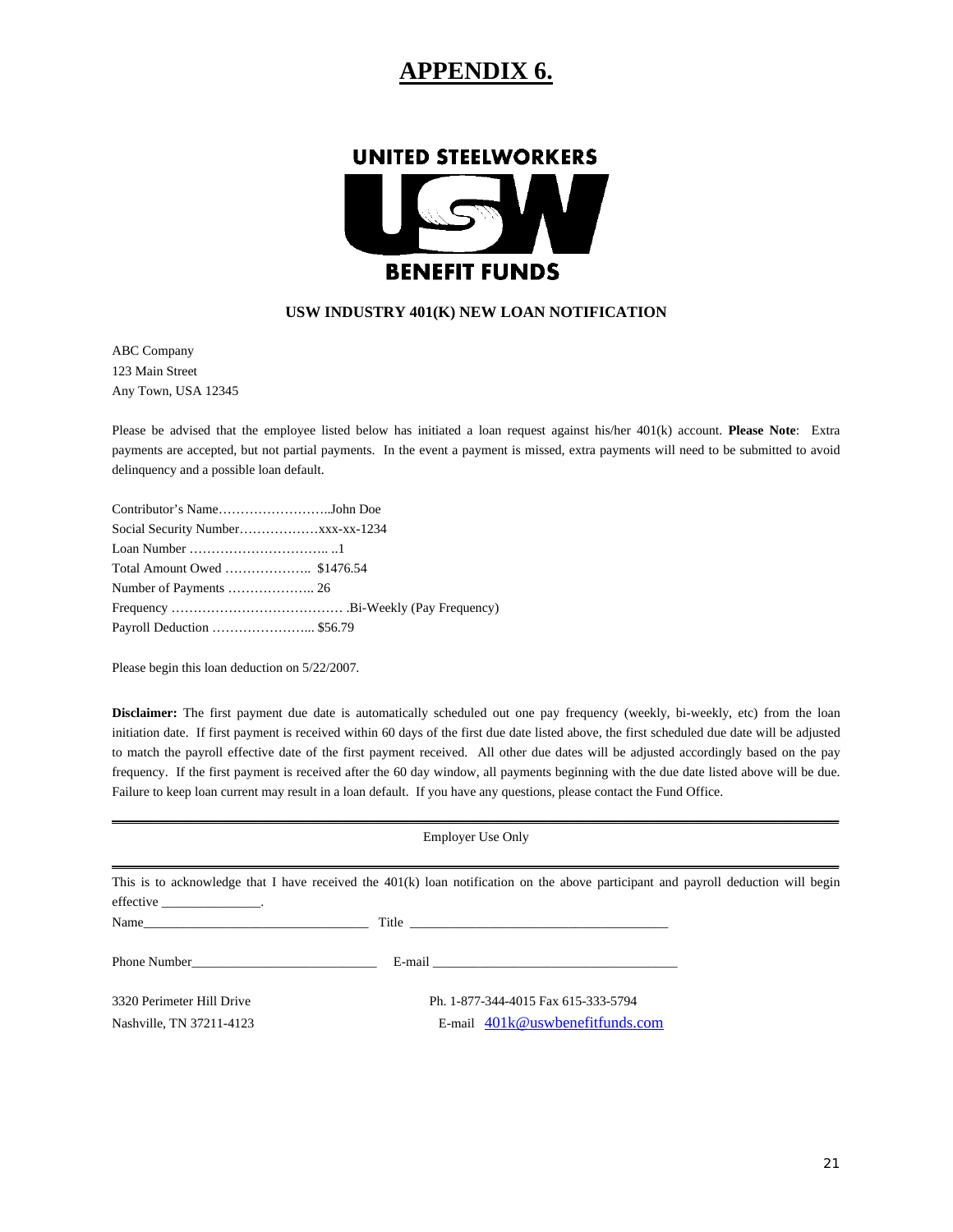## **APPENDIX 7.**

#### USW Industry 401(k) Plan Payroll Audit Procedures

The Board of Trustee has adopted a program calling for periodic payroll audits of participating employers. This is to advise you that your company and other companies in your area will be audited in the very near future.

The Board of Trustees has retained the accounting firm of Bond Beebe Advisors and Accountants located in Washington, DC, to conduct these routine compliance reviews. Although Bond Beebe will be conducting the audits, Tonisha M. Franklin at the Fund Office is our contact for all audit questions. Her direct line is 615-333-5782 or her email address is tfranklin@uswbenefitfunds.com.

Generally employers may be selected for an audit on a five year rotating basis or more frequently if deemed appropriate.

When selected, you will be contacted to set an appointment to conduct a review of your firm's payroll records. Once the audit has been performed, Bond Beebe will provide a draft to you for review and resolution of any discrepancies.

The Fund Office will provide you with a copy of the final audit findings and payment instructions if required.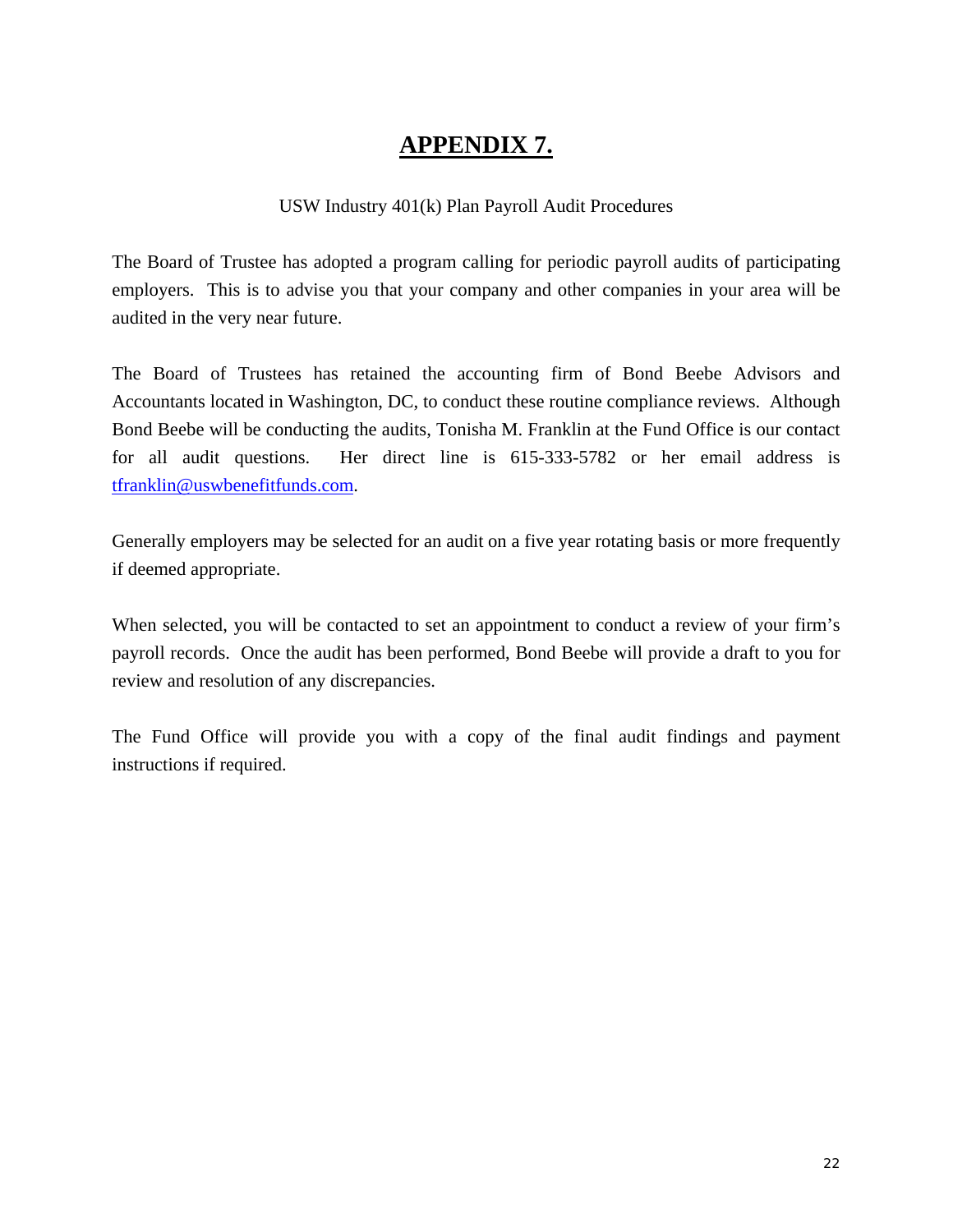#### **APPENDIX 8.**

#### Annual Testing Procedure

In order to comply with requirements imposed by the Internal Revenue Code on tax-qualified plans such as the USW Industry 401k Plan, we are required to annually test data collected from each participating employer in the plan. The annual testing is completed to ensure that the Plan does not discriminate in favor of the highly compensated employees.

A testing packet will be mailed or emailed to you in December of each year from the Plan's service provider. The packet will contain forms you will need to complete to comply with the year end testing requirement. The packet will include a contact person to answer any questions you may have about completing the forms. You will need to return them completed so they are received by the due date indicated to ensure testing is completed by the IRS deadline. If the completed documents are not received or are received late, there is no guarantee your nondiscrimination test will be completed by the deadline. This may impact any monies that need to be returned to your participants due to test failure and could result in the imposition of a tax penalty on the participating employer.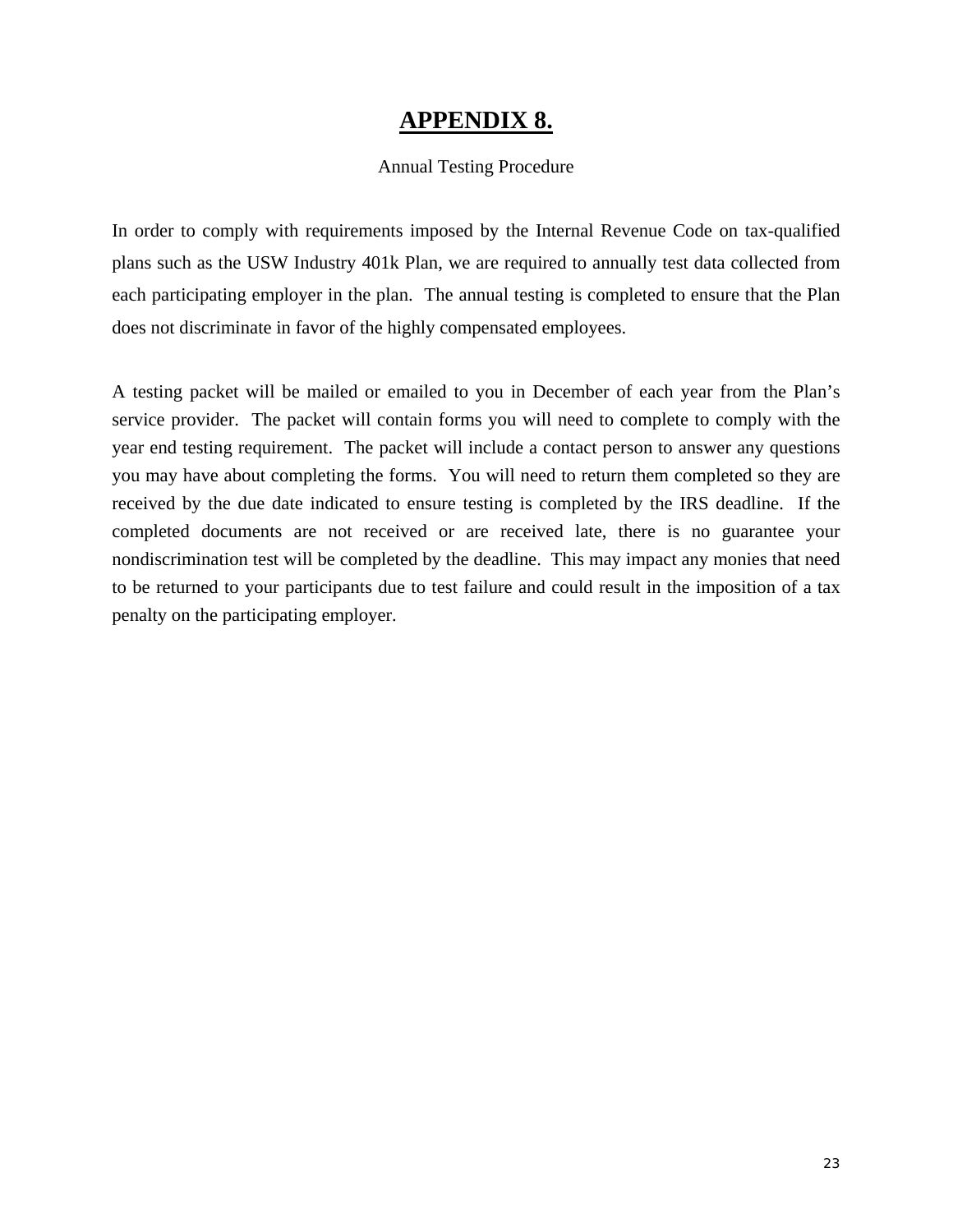#### **APPENDIX 9.**

#### **USW Industry 401(k) Fund Forgot your PIN?**

Your Personal Identification Number (PIN) is required to access your personal account information and to initiate any transactions. Please keep your PIN secure and should you forget your PIN, please follow the directions below to obtain a new one.

- To request a new PIN by phone call MassMutual Retirement Services at 1-800-743-5274. When prompted enter your Social Security Number. You will then be asked to enter your PIN. When prompted press the star key (\*) on your phone key pad. You will then be asked a series of questions. By answering the security questions, the system will assign you a temporary PIN. You will then be prompted to change the temporary PIN to a 6 to 8 digit PIN the next time you log onto the system. Your most recent pay stub may help in answering the questions. If you are not able to answer the security questions, when prompted press the star key (\*) on your phone key pad after each question. You will then be routed to a service representative who will assist you in obtaining a new PIN. Service Representatives are available Monday – Friday, 8:00 am – 8:00 pm Eastern Standard Time.
- To request a new PIN online, go to www.MassMutual.com/uswindustry401k. Click on Forgot your PIN? Enter your Social Security Number and follow the prompts. If you experience any problems call MassMutual Retirement Services at 1-800-743-5274.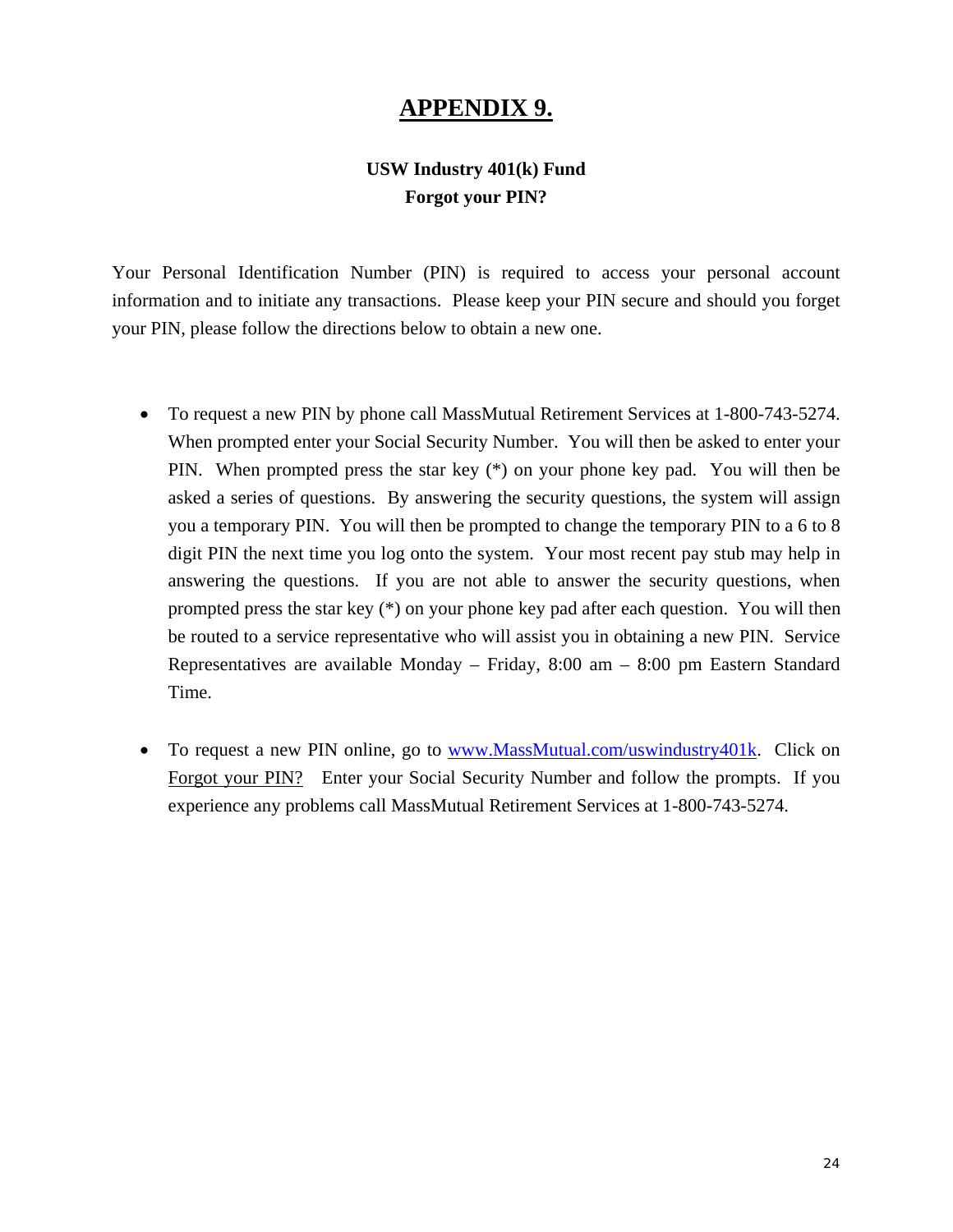### **APPENDIX 10.**

#### **USW Industry 401(k) Fund How Do I Change My Address?**

It is imperative that you ensure your address is updated on your 401(k) account at all times. An incorrect address will prohibit delivery of your quarterly statement and other important correspondence regarding the plan.

**Active participants should submit address changes to their employer to transmit to the Fund Office. Terminated participants may contact the Fund Office and provide the address via phone on a recorded line or submit the change on the Fund's Change of Address Form.** The form is located on the Fund Office's website at www.uswbenefitfunds.com under Documents. If you do not have access to the internet, you may contact the Fund Office to request a form.

| <b>Mailing Address:</b> | USW Industry $401(k)$ Fund |
|-------------------------|----------------------------|
|                         | 3320 Perimeter Hill Drive  |
|                         | Nashville, TN 37211-4123   |
|                         |                            |
| E-mail Address:         | 401k@uswbenefitfunds.com   |
|                         |                            |
| Fax Number:             | 615-333-5794               |

If you have any questions regarding this process, please contact the Fund Office at 1-877-344- 4015.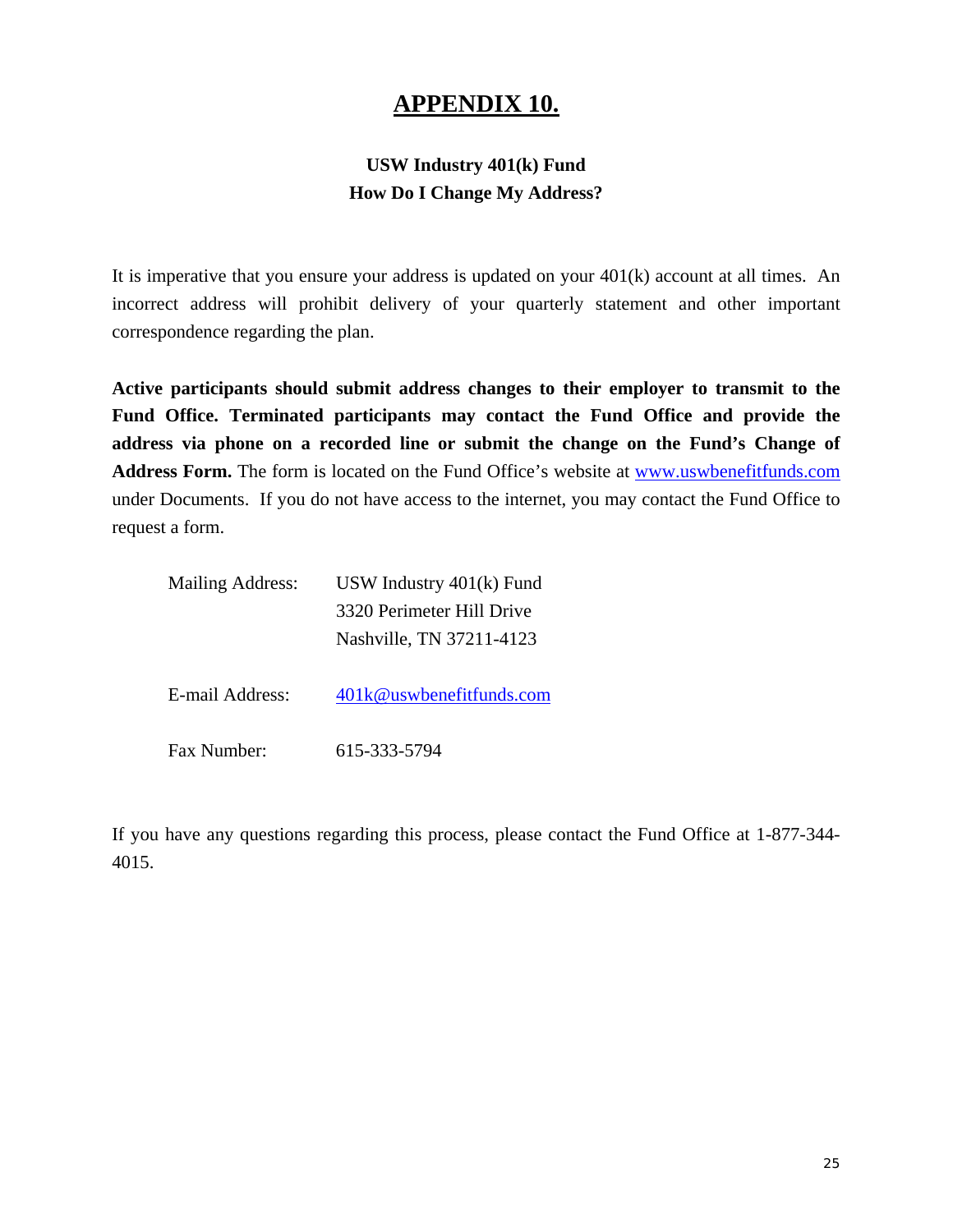## **APPENDIX 11.**

#### **USW Industry 401(k) Loan Education: Monitor Your 401(k) Loan**

As a participant, it is your responsibility to monitor your 401(k) loan to ensure payments are current. Payments are expected based on your pay frequency. If a payment is missed it is your responsibility to bring your loan current by making up the missed payment. You may be able to request a re-amortization of your loan. A loan re-amortization recalculates the loan repayments so that the entire loan balance is repaid within the period of the original loan term.

#### **Ways to monitor your loan:**

- 1. The first step in monitoring your  $401(k)$  loan is to ensure the deductions start on time from your paycheck and verify the correct amount is deducted. If deductions have not started within a month of receiving your loan check, you should first inquire with your payroll department.
- 2. Know the terms of your loan: Loan Amount, Interest Rate, Payment Amount, and the maturity date (date by which the loan must be paid in full).
- 3. Review your account periodically at MassMutual Retirement Services to ensure payments are being posted. This can be done by calling **1-800-74-FLASH (1-800-743- 5274**) or by logging onto the website at www.MassMutual.com/uswindustry401k. You will need your PIN to access your account. This is the same PIN you used to initiate your loan. If you lose or forget your PIN, contact MassMutual Retirement Services Retirement Services to have a new one generated. Contact the Fund Office if you need further assistance by sending an e-mail to 401k@uswbenefitfunds.com or by calling 1- 877-344-4015.

In an effort to aid in your loan monitoring process, MassMutual Retirement Services will send you a delinquent loan notification once you have 45 days of payments not being received by MassMutual Retirement Services. It is possible to miss one or more payments and never receive a delinquent loan notification if payment is received within 45 days. A pending loan default letter is generated 30 days prior to a default. This makes it imperative that you ensure we have an updated address at all times. A loan defaults the quarter following the quarter in which a payment was missed. This is based on a calendar quarter. If you receive one of these letters, it is important that you follow-up on the issue to bring your loan current. Failure to do so may result in your loan defaulting. Failure to receive a letter does not lessen your responsibility for your loan.

If on an approved leave of absence with an outstanding loan balance, loan payments may discontinue and the loan suspended for up to one year provided the participant is not receiving pay from the Employer or is receiving pay that is less than the amount of the scheduled loan payment. In order to do this, we need to be notified of the leave and the date the leave began. Once you return to work, we need to be notified of the date of return. At this time, you can decide whether a catch up payment will be submitted or whether to request the loan be reamortized. A loan may be suspended for 12 twelve months or until the loan reaches maturity,